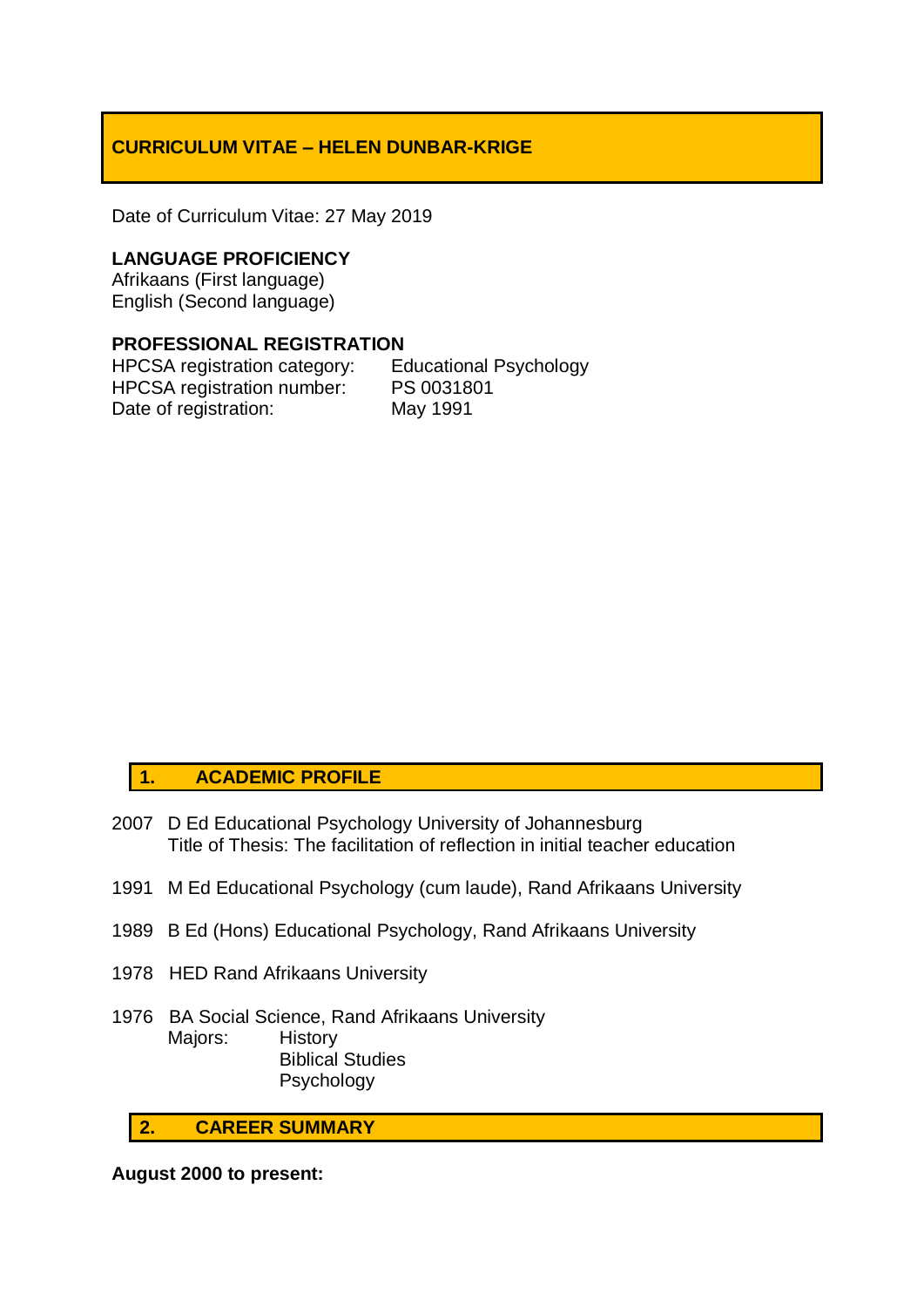## Lecturer / Senior lecturer in educational psychology

#### **May 1997 to July 2000:**

Part time lecturer in educational psychology, guidance and counseling

#### **August 1996 to August 2000:**

Educational psychologist in private practice

#### **January 1991 to July 1996:**

School psychologist: Forest Town School for cerebral palsy and learning difficulties Part time private practice

#### **January to December 1990**

Intern educational psychologist at the Institute for Child and Adult Guidance, Rand Afrikaans University

## **1977 to 1990**

Various teaching positions in history and biblical studies at secondary school level and remedial teaching at Goudstad Teacher's Training College

Administrative officer for the Beeld Kinderfonds for disadvantaged children

## **3. DESCRIPTION OF PRESENT POSITION IN THE FACULTY OF EDUCATION**

- 2011 to 2016: Head of Department
- 2008 to 2019: Development of learning guides, coordination and facilitation of professional practice on Masters' and Honours' level in various school communities
- 2000 to 2017: Development of learning quide with Dr E Fritz for Therapeutic Interventions 1 and 2, lecturing at Masters' level in the area of Family Therapy and development of a Saturday clinic for Family Therapy on APK between 2000 to 2010
- 2000 to 2017: Coordination of the B Ed (Honours) Educational Psychology programme
- 2000 to 2019: Supervision and co-supervision of doctoral thesis (20), dissertations (3), minor dissertations (approximately 60) and research projects (honours level)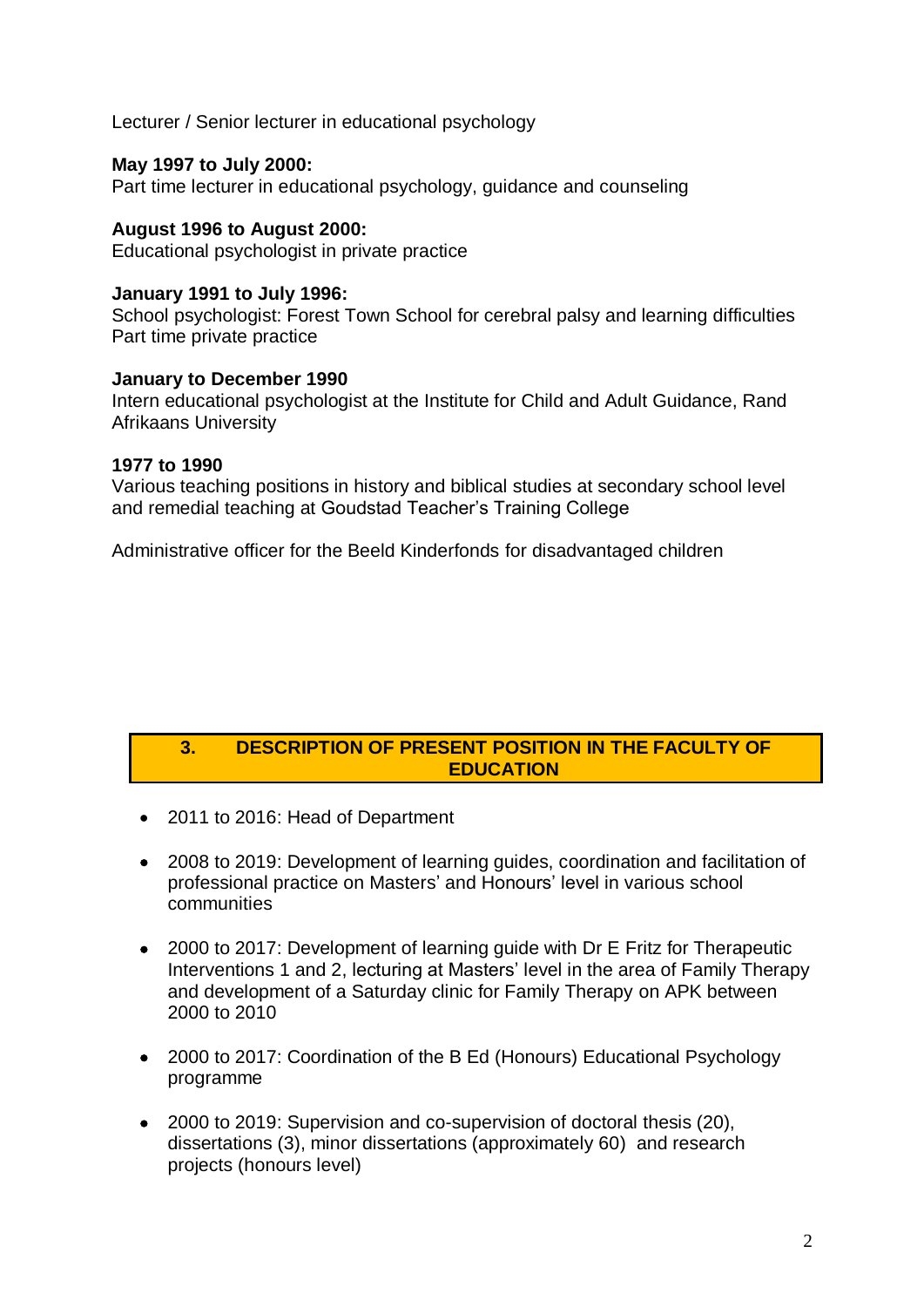- 2016: Teaching of teaching methodology Arts and Culture in the Intermediate Phase: Third year level
- 2014 2018: Team teaching in Teaching Studies 1B and the BEd Senior Phase and FET excursion
- 2011: Lecturing of Education 1B (1200 students) with the focus on barriers to learning
- 2000 to 2009: Lecturing in initial teacher education (Subject Methodology Life Orientation; Life Orientation Learning Area Methodologies & Life Orientation A) with the focus on assessment and reflection
- 2000 to 2008: Lecturing at Masters and Honours level in educational psychological assessment
- 2000 to 2007: Development and coordination of the Advanced Certificate in Education (Life Orientation and Guidance)
- 2000 to 2009: Coordination of the Life Orientation initial teacher education.

## **4. FACULTY RELATED ACTIVITIES AND RESPONSIBILITIES SINCE 1997 UP TO PRESENT: SCHOLARLY ASSOCIATED ACTIVITIES**

**4.1** Project leader (2016 to 2019 January) to develop a center focused on special needs education in the area of neurodevelopmental disorders between 2016 and 2020. Funding received from the Department of Higher Education and the European Union.

## **4.2 Research projects (2008-2013)**

Involved in the following research projects:

A SANPAD research project focusing on child headed households as result of the HIV/AIDS pandemic. I was the supervisor of two doctoral students and co-supervisor for two other doctoral students in this project. The leader was Prof Jace Pillay.

NRF RNA re Life Orientation key stone species (co-leader). In this project we initiated the Life Orientation Forum to discuss critical issues in Life Orientation. The leader was Prof Jace Pillay.

NRF Thuthuka on the first year experience. The leader was Prof Nadine Petersen.

# **4.3 Research within HEAIDS (2008-2010)**

I was a member of the HEAIDS Programme Working Group focusing on the roles of educators in mitigating the impact of the HIV/AIDS pandemic on the education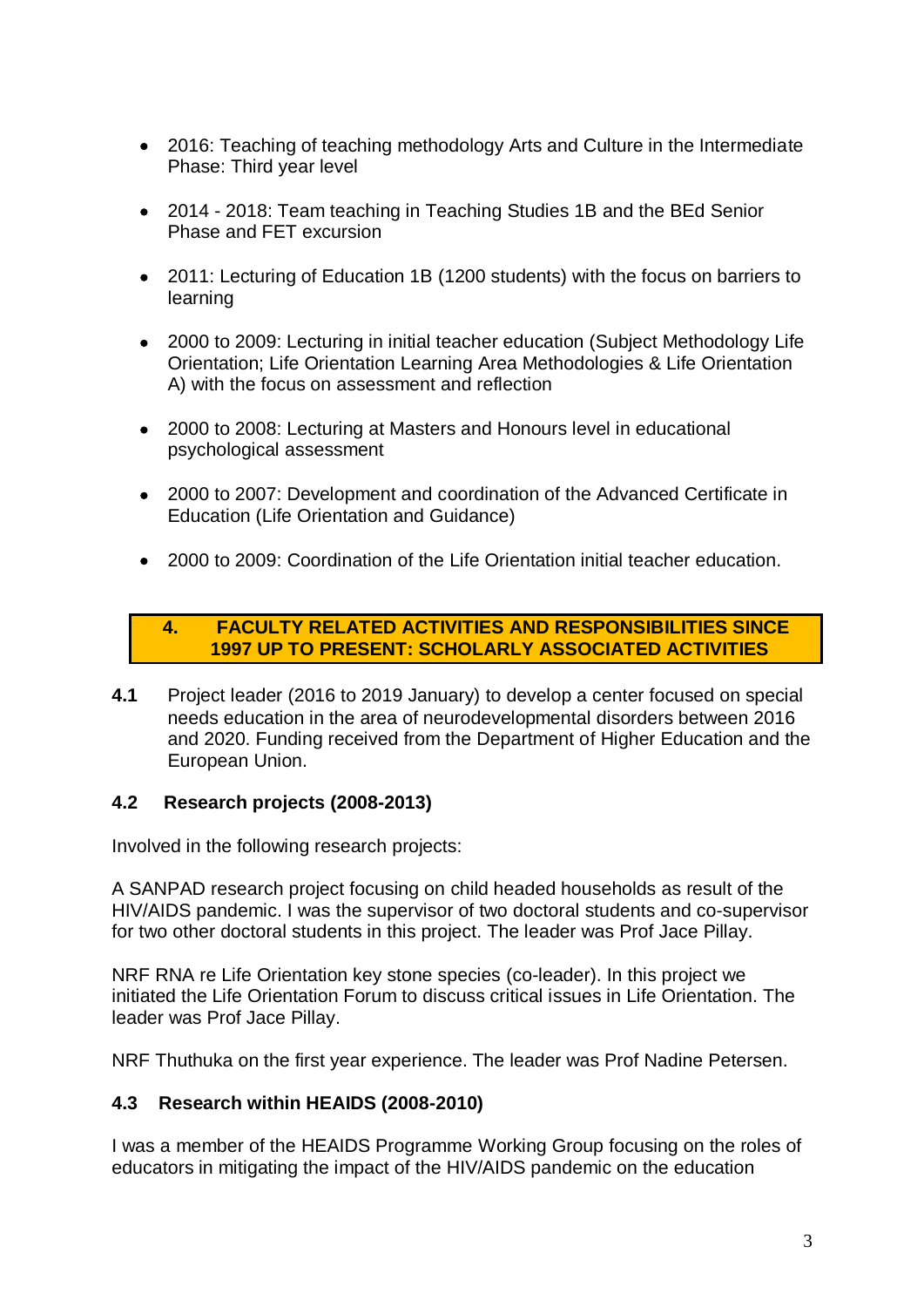system in South Africa. In this capacity I represented the Programme Working Group on 29 April 2009 at Emperor's palace, Gauteng for the National Consultative meeting. We provided the findings and recommendations arising from the national research into the roles of educators in mitigating the impact of the HIV/AIDS pandemic on the Education System in South Africa. The topic: Perspective of the technical reference group.

I was the chair of sessions for the parallel sessions of the curriculum research project at the Higher Education HIV and AIDS Conference at Sandton Sun, Johannesburg from 28 to 30 March 2010 with the focus on: Taking responsibility: Reflections on HIV and AIDS in Higher Education.

As participant: HIV and AIDS in teacher education in the pilot project in South African Higher Education Institutions. I participated in three colloquiums in this research project. For more information see www.heaids.org.za

## **5. FACULTY AND UNIVERSITY RELATED ACTIVITIES AND RESPONSIBILITIES SINCE 1997 UP TO PRESENT: POLICY, COMMITTEES AND TASK TEAMS**

# **5.1 Community engagement**

I have been a member of the Faculty Community Engagement Committee and involved in the development of partnerships between the Faculty of Education and partnership schools and community organisations in the surrounding areas of the APK and Soweto Campuses. This community engagement initiative was launched in May 2007 in the presence of the Minister of Education who applauded this initiative. The primary aim of the community engagement initiative at that stage was the development of a three tier support system in each partnership school that involves a teacher, school counsellor and educational psychology student. In collaboration with colleagues in the department of educational psychology, student school counsellors and student educational psychologists have started working in most of the schools. The Department of Educational Psychology has consequently initiated a mentor and supervision programme for school counsellors and student educational psychologists in the schools and community organisations.

These partnerships have been to the benefit of the school counsellors who completed a 6 month practicum in each site. The students work in sites which reflect the diverse South African context and the reality of challenges such as drug abuse, child abuse and HIV and AIDS. The school counsellors were therefore able to integrate theory and practice but with mentoring and supervision support. The student counsellor at the UJ Metropolitan Academy supported identified schools with study skills to obtain better matriculations results.

These partnerships are also to the advantage of the Masters educational psychology students who are able to assess learners and support the parents and the school community taking into consideration the policies of inclusive education.

The community engagement initiative of the Faculty was commended by the HEQC review in 2009 and again in 2016 by an international faculty review panel. The Faculty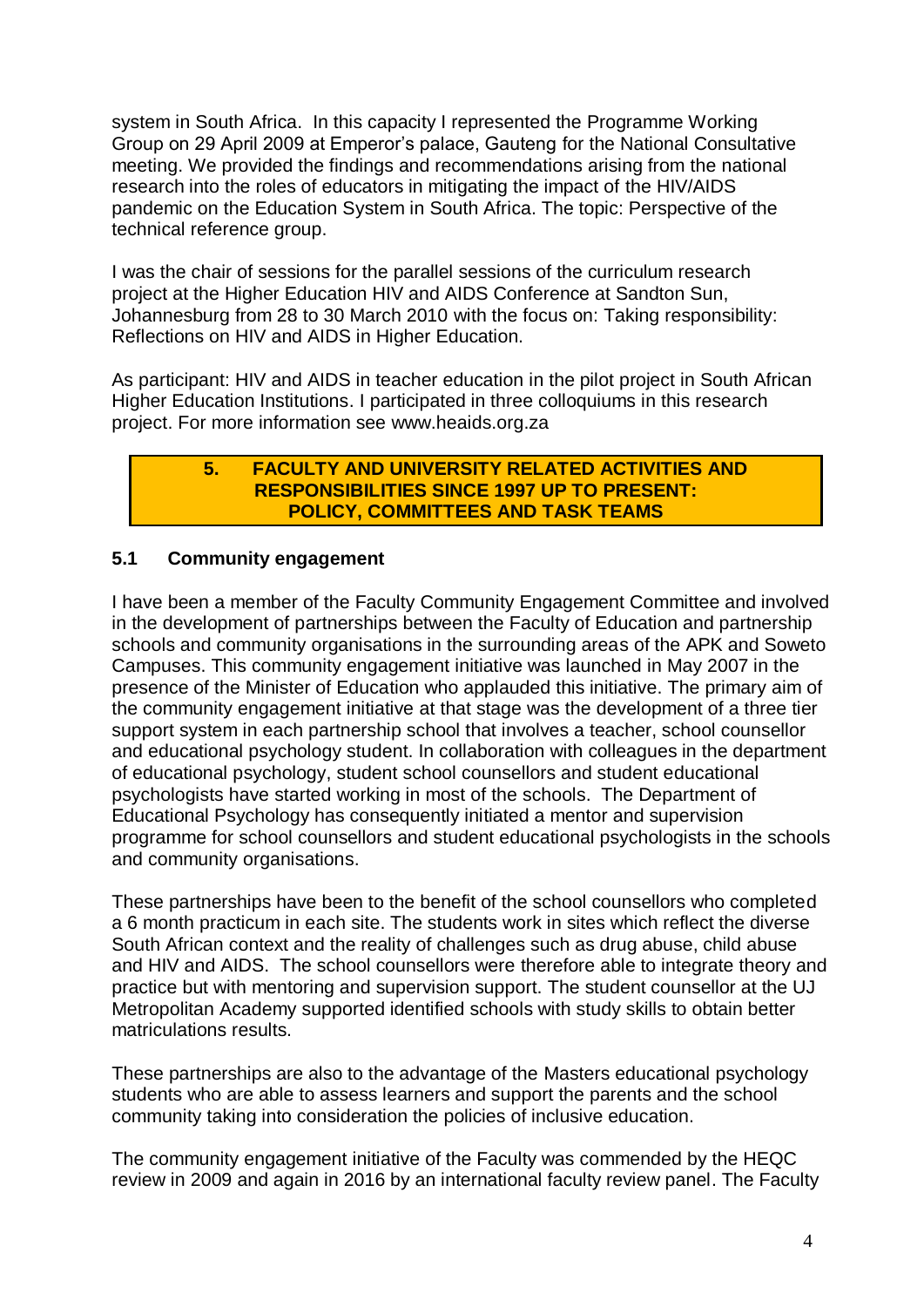also received an award for their community engagement initiative.

# **5.2 Other Committees and forums**

Head of Department: Educational Psychology (2011 - 2016) Chair of faculty plagiarism committee (2016 - 2019) Member of the faculty transformation committee (2014 - 2015) Faculty Higher Degrees Committee (2010 - ) Faculty Teaching and Learning Committee (previously IPET (2010 - 2016) Faculty Community Engagement Committee (2007 - ) University HIV committee (2009 - 2010) Member and secretary of the B Ed (Hons) committee Member of the learning areas and subject methodology committee (2000 to 2009) Member of the CPTD committee (2000 to 2007) UJ transformation facilitator

# **5.3 Policy Development within UJ**

I was involved in university policy development with regard to community engagement and learning guides.

# **5.4 Selection processes B Ed (Hons) and M Ed Educational Psychology**

# 1998 - 2012

Initial coordination and policy development of the B Ed (Hons) selection process

# 1998 – 2007

Initial coordination and policy development of the M Ed Educational Psychology selection process

# **5.5 Involvement in the faculty excursions for first year pre-service teaching students**

I have had the great privilege to be involved in the facilitation and organization of the first year excursions for initial teacher education from 2007 to 2017. At these excursions the students are exposed to the faculty conceptual framework in a creative way. Our second year Master's educational psychology students were involved as counselors as part of a service learning component of their curriculum in the module Professional Practice from 2008 to 2017. The excursion received a commendation by the international faculty review panel in 2016.

# **5.6 Involvement in Continuous Professional Development Activities (CPD)**

2017. Invited speaker to Pretoria CPD ethics group

2016. Invited speaker to Destinata special school on psychological ethics in schools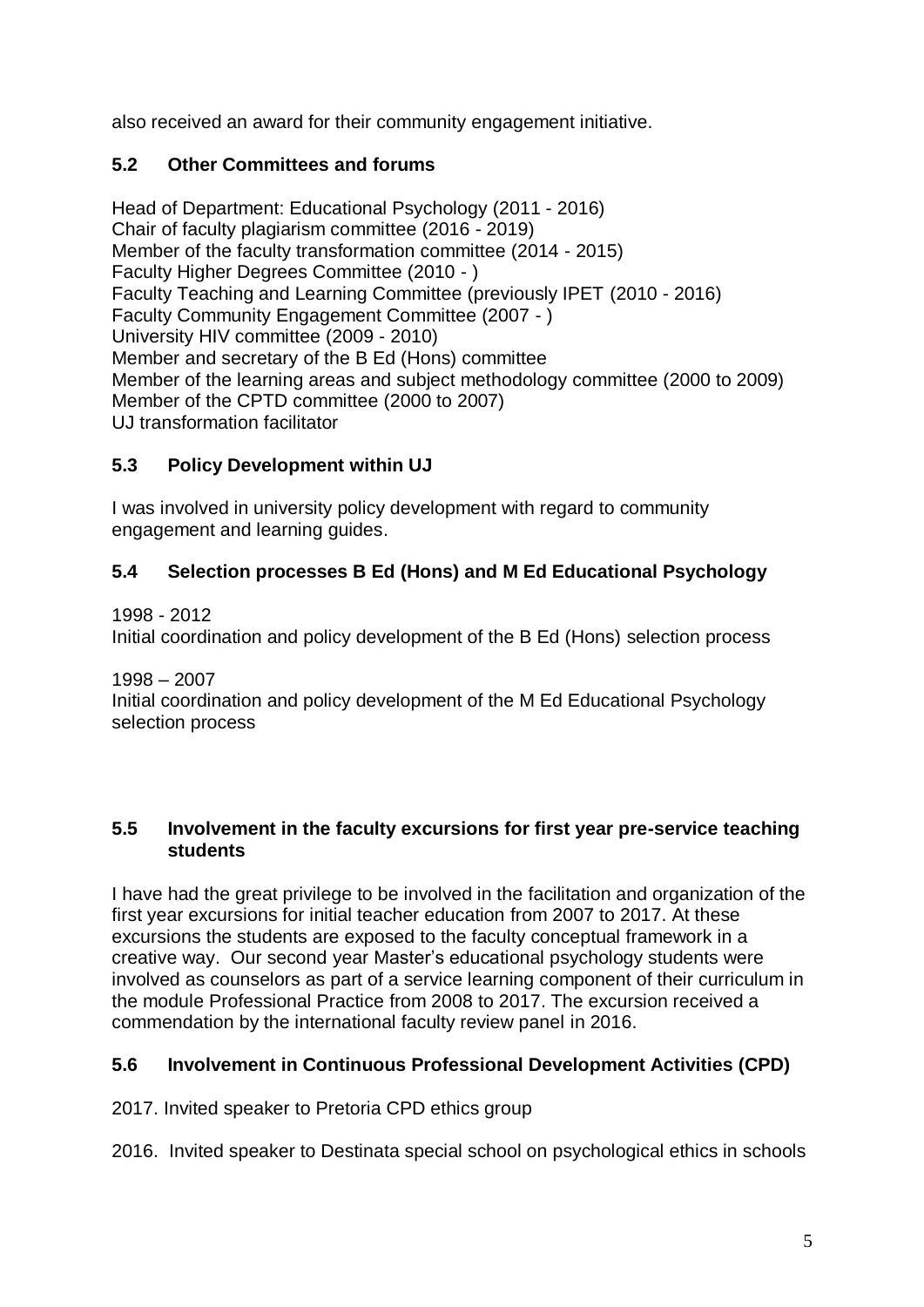Invited participant in role of school counsellors round table – psychology conference 2016. To test or not to test? The registered counsellor, HPCSA form 258 and psychometric testing

Invited workshop facilitator to PsyCAD interns on Family Therapy 2014, 2015, 2017 and 2018.

Invited speaker on ethics from 2012 and 2014 to four CPD groups in Pretoria and Johannesburg

Workshops in ethical dilemmas in psychotherapy and counseling. October 2008. Brink, M; Angus, C; Dunbar-Krige, H; Exley, A; Van Zyl-Edeling, H; Valkin, C.

June 2001, May 2003, May 2004, October 2004, April 2005, May 2005: Workshops on supervision of the practical work of psychologists and counsellors for psychologists and counsellors in practice and lecturers at universities. These workshops culminated in a book on supervision of counsellors.

Since 1991 to 2017: regular attendance at CPD workshops focusing on clinical hypnoses (Phase 2); therapy with children, parents and adolescents.

# **5.7 Involvement in University of Johannesburg related issues**

Involved as transformation facilitator 2013 to 2016

Initiated two student conferences in the Department of Educational Psychology for students to showcase their research in 2006 and 2007

2000 - 2006: Presenter of a skills development programme at RAU/UJ on interpersonal skills/communication in the workplace. Presented two workshops on reflection to academic staff development

Participated as the UJ representative in Higher Education Life Skills for Teacher Education workshop, 21 to 22 July 2003 at the Sunnyside Park Hotel in Houghton, Johannesburg

Conference on safety and security of learners Pre- Conference Summit on Bullying in Schools, Kopanong Conference Centre Benoni: 4 September 2000.

Health and Safety in Schools: Kopanong Conference Centre, Benoni, 5, 6 September 2000

## **5.8 Involvement in matters related to the Gauteng Department of Education**

Developed partnership between Gauteng Department of Education of Basic Education and the universities of Pretoria, WITS, UNISA and UJ to initiate an internship programme for educational psychology to support the work of psychologists in schools and districts during 2017 and 2018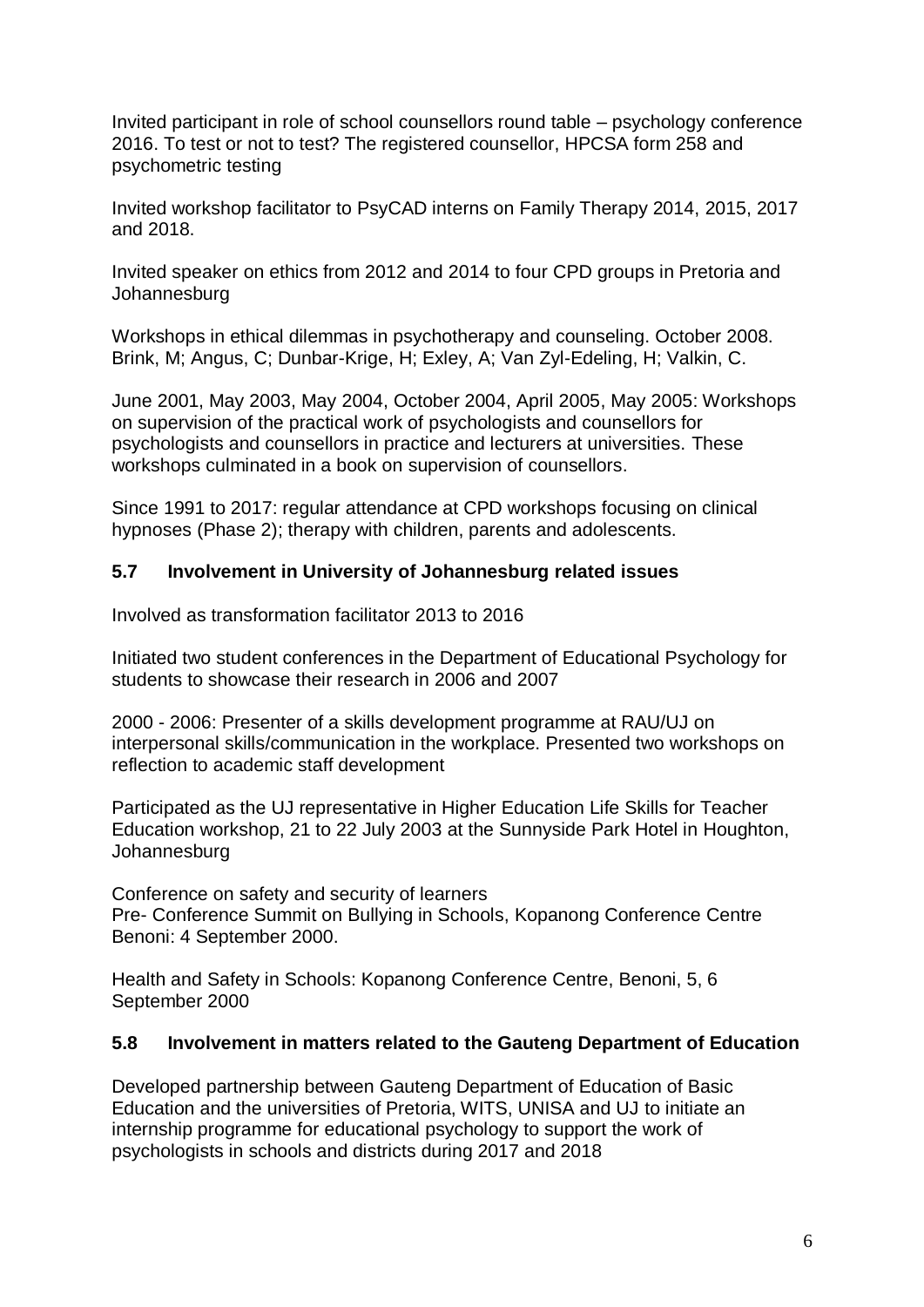Facilitator of psychological ethics workshop for the Gauteng Department of Education of Basic Education for psychologists and counsellors in schools. January, 2016

Facilitator for the Gauteng Department of Education for Training of teachers for the Revised National Curriculum Statement in June 2005 in Gauteng (Senior Phase and FET Phase)

Facilitator of the training of teachers for Outcomes Based Education in 2000

Krige, H & Schalekamp, S. (2001): *Life Orientation*. Study material developed for the Gauteng Department of Education. Johannesburg: Rand Afrikaans University.

## **5.9 Involvement in matters related to Higher Education Qualification Committee (HEQC)**

Involved in three HEQC evaluations of three university programmes (one in Education and two in Psychology) and re-accreditation for two programmes.

# **5.10 Involvement as chair of peer reviews at UJ 2013, 2014 and 2018**

I have chaired five peer review panels in the university (2013 and 2014, 2018).

## **5.11 Guest editors**

Guest editor with Prof Gert van der Westhuizen for the Journal for Psychology in Africa to be published December, 2019

Guest editor with Prof Jace Pillay *Education as Change*, 2010, Special Issue, 14(3), 65-72.

# **5.15 Involvement in successful re-accreditation of Masters and Honours programmes 2002, 2007 and 2013 with the Board for Psychology**

## **6. OTHER UNIVERSITY RELATED EXTERNAL INVOLVEMENT SINCE 1997 UP TO PRESENT**

## **6.1 External examiner**

- Regular external examiner for minor-dissertations, dissertations and thesis's for the Universities of the Cape Town, Pretoria, Kwa-Zulu Natal, Northwest (all three campuses), Stellenbosch, and University of the Free State, UNISA, Witwatersrand and Zululand.
- External examiner for BEd Hons research module North West University Mafikeng campus 2015-2017
- External examiner for BEd Hons research module and learning support North West University Potchefstroom campus 2011-2015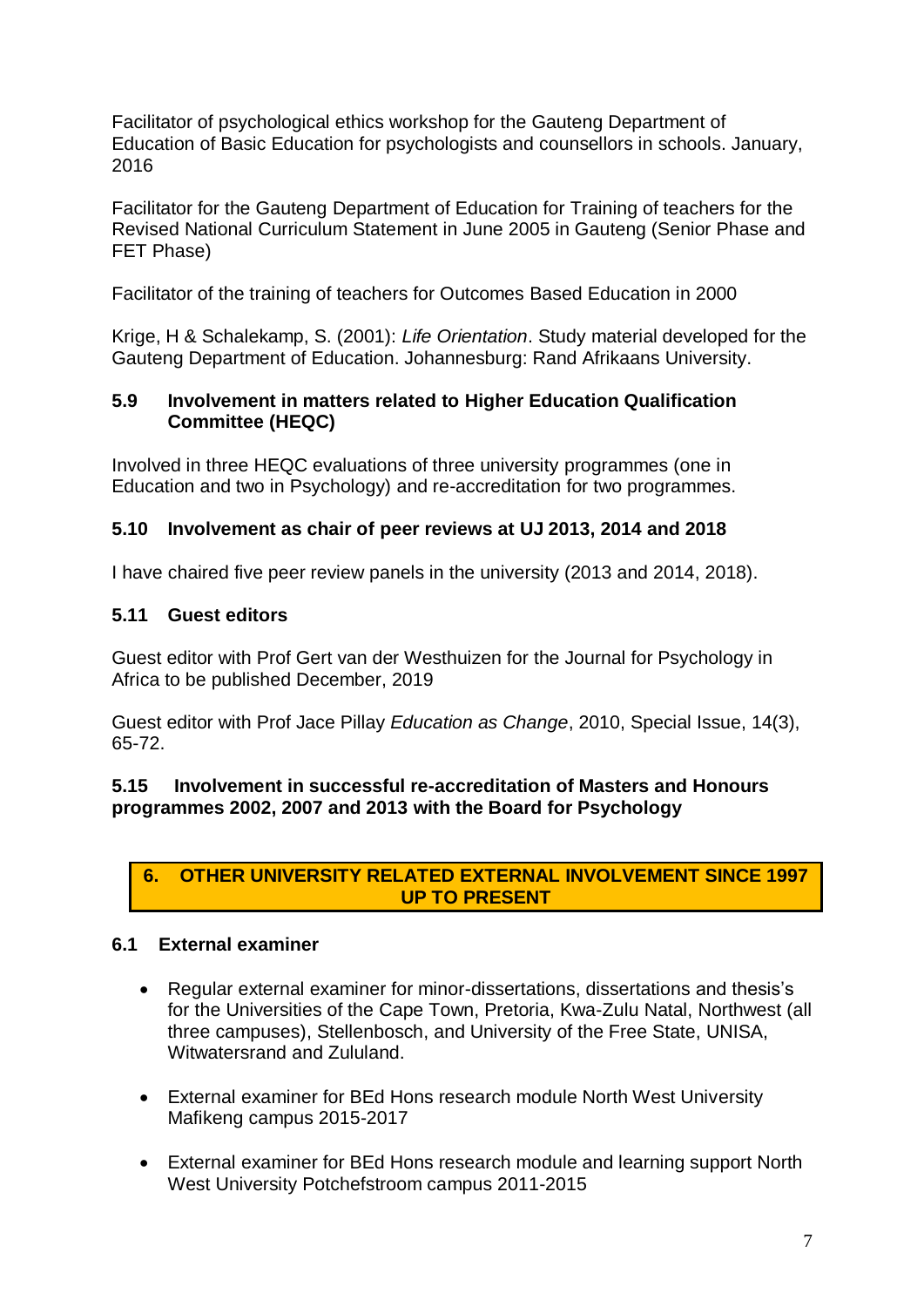- External examiner for Life Orientation 2010 to 2013 North-West Mafikeng **Campus**
- External examiner for the Honours and Master's modules focused on families at the University of Pretoria 2008 – 2011 and Masters 2018
- External moderator for Life Orientation Wits 2007 2010
- Evaluation of the Advanced Certificate for the Advanced Certificate in Education (ACE): Special Needs Education (UP) 2009
- External examiner for the B Ed (Hons) Assessment for Wits (2004-006), Pretoria (2006), University of Stellenbosch (2009 – 2010)
- External examiner for the Universities of the Witwatersrand (2004-2006), Pretoria (2004-2006) and Stellenbosch (2006-2008) for the module Assessment in the M Ed (Educational Psychology) courses
- Evaluation of two modules in pre-service teaching to ascertain the standard and scope as well as relevance of the learning content, learning material and formative and summative assessment tasks at the North West University 2008
- Evaluation of the Life Orientation learning guides and exams for Wits 2006

# **6.2 Review of articles and books**

- Journal for Psychology in Africa
- International School Psychology
- The British Journal of Special Education
- African Journal of AIDS Research (AJAR)
- Africa Education Review (AER)
- Education and Change
- Journal for Education
- Tydskrif vir Geesteswetenskappe
- Journal for Psychology
- Communicare. Journal for Communication Sciences in Southern Africa
- Journal for Childhood Education
- Van Schaik Publishers (two books)

## **6.3 Evaluation for promotion of colleagues in the field of Educational Psychology**

The University of the Witwatersrand and Pretoria 2010, 2011, 2012, 2013, 2016, 2017, 2019

## **6.4 NRF evaluations**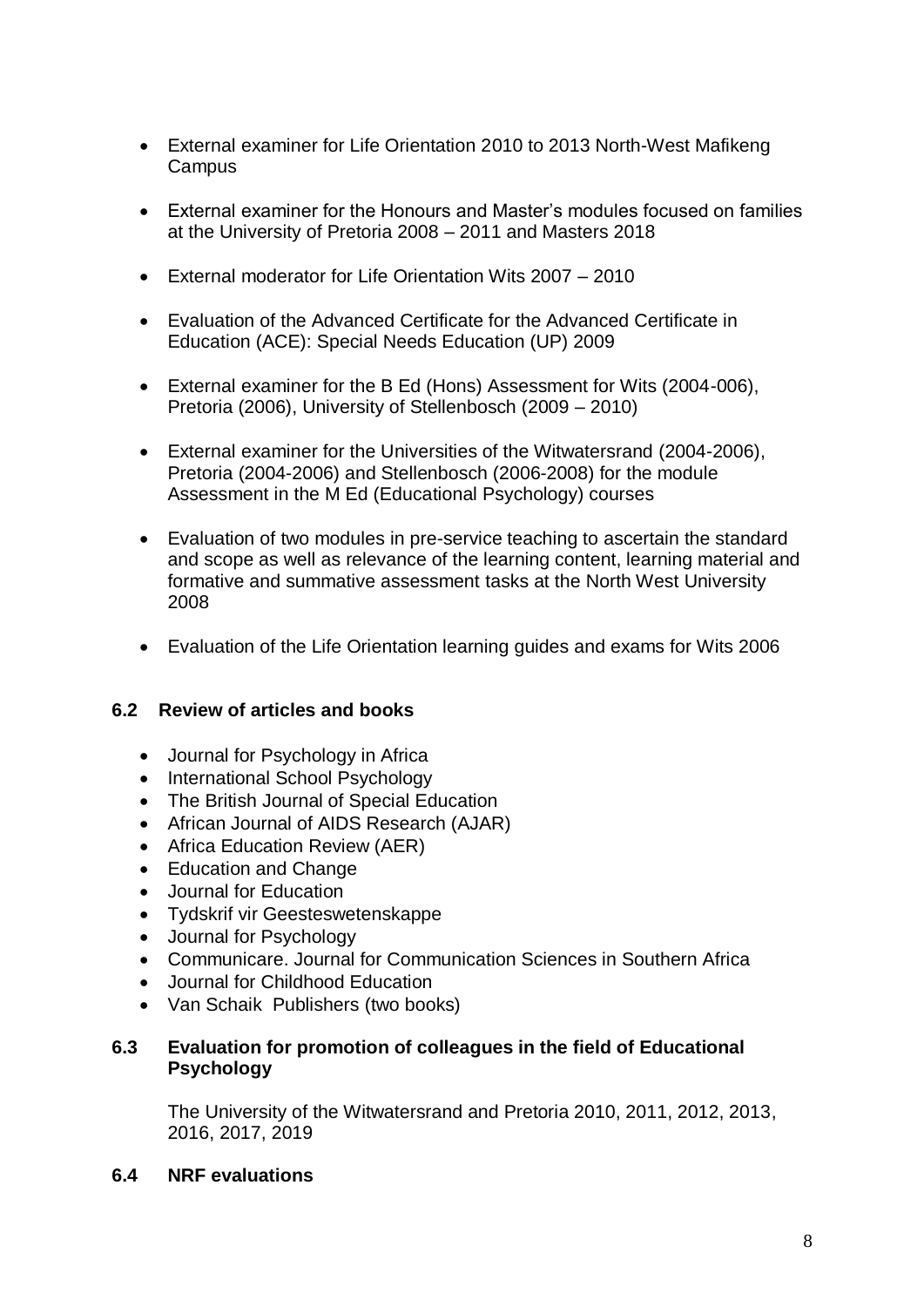Evaluation of four NRF rating proposals and two Thutuka proposals

# **6.5 National task team for Educational Psychology**

I have been involved in advocacy for educational psychology in South Africa since 2006. I was involved in the initiation of a national consensus conference with regard to the development of a new scope of practice for Educational Psychology in November 2006. I became the secretary of the task team who negotiated about the scope of practice for educational psychologists with the Board for Psychology of the Health Professions Council in South Africa. As secretary I have arranged several meetings from 2007 to 2012 between stakeholders as well as the Board for Psychology with great success.

## **6.7 Involvement in the Board for Psychology of the Health Professions Council of South Africa (HPCSA) and other psychology related matters**

I have been an Executive member of the Psychological Association of South Africa (PsySSA) since 2016 and was elected as president-elect in 2017 for the 2018 to 2019 period. As such, I have been involved in numerous workshops and meetings to facilitate the current crisis for educational psychologists in South Africa. E.g. facilitated meeting between Board for Psychology and RELPAG about court case from 11 August 2016 and 18 October 2016

Co-opted member of the preliminary committee of the Professional Board for Psychology (2011- 2015). Co-opted on the committee again in 2016 to present. Coopted member for the Education Committee of the Professional Board for Psychology with the task to evaluate internship programmes from 2016 to 2018.

Accreditation panel to accredit Cedar Wood School (2013) as an internship site and Community Keepers in Stellenbosch (2017).

Member and secretary of the committee of the Educational Psychology Division of the Psychological Association of South Africa (PSySSA) (2009- 2015).

Board member of the School Psychology Association of South Africa (2013 - 16)

Involved in the re-evaluation accreditation visits of the psychology and educational psychology programmes of the Universities of Kwa-Zulu Natal, Stellenbosch, UNISA, Witwatersrand, from 2011 to 2014 as a co-opted member of the evaluation panel of the Board for Psychology. Part of accreditation team of HPCSA to UP, 23 and 24 November 2016 and Stellenbosch, November 2017.

Member of the National Task Team who revised the scope of practice of registered counselors (2011-2015).

External examiner 2014 and 2015 and 2016 and 2018 competency exams for the Board for Psychology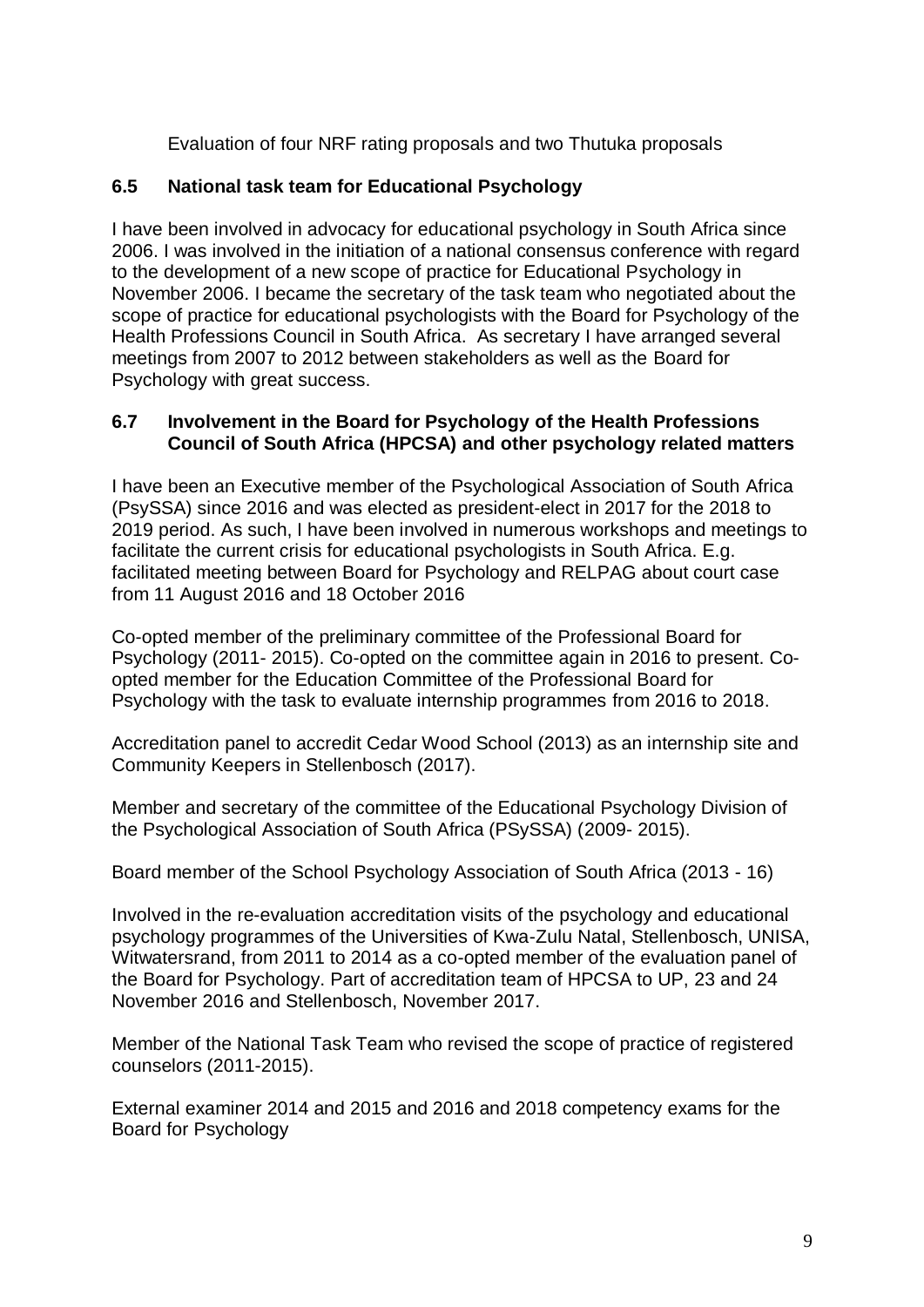Attended stakeholders meetings as HOD with Professional Board for Psychology as from 2011 to 2016. Attended SGB as coordinator of BEd Honours Educational **Psychology** 

## **7. PUBLICATIONS**

#### **7.1 Articles**

Van der Westhuizen, G; Dunbar-Krige, H & Bacharach, C. (2018). 'Go bolela, go a shikinya' – shaking utterances in learning interactions. South African Journal for Education.

Wright, C; Dunbar-Krige, H & van der Westhuizen, G. (2015). Reconceptualising hope within the context of vulnerability in South Africa. Volume 25 (5) *Journal for Psychology in Africa*, October, 2015.

Leatham, C; Pillay, J & Dunbar-Krige, H. (2015). Patriarchal Influences on the Lives of African Adolescent Girls from Child-Headed Households. Volume 25 (5) *Journal for Psychology in Africa*, October, 2015.

Jace Pillay, Helen Dunbar-Krige & Jacques Mostert (2013): Learners with behavioural, emotional and social difficulties' experiences of reintegration into mainstream education, *Emotional and Behavioural Difficulties*, DOI:10.1080/13632752.2013.769709

De Beer, JJJ; Petersen, N & Dunbar-Krige H. (2012). An exploration of the value of an educational excursion for pre-service teachers. *Journal of Curriculum Studies*; (pp  $1 - 22$ ).

Petersen, N.; De Beer, J.J.J. & Dunbar-Krige, H. (2011). "What does it help to take precautions- we will get AIDS anyway": Using a simulation game for HIV and AIDS education with pre-service teachers. *African Journal of AIDS Research*. March 2011.

Louw, N; Dunbar-Krige. H & Fritz, E. (2010). Weaving a circle of care" around families affected by HIV and AIDS. *Education as Change*, Special Issue, 14(3), 65- 72.

Dunbar-Krige, H, Pillay, J & H, Elizabeth. (2010) '(Re-) positioning educational psychology in high-risk school communities', *Education as Change*, 14 (1), 3-16

Petersen, N; Fritz, E & Dunbar-Krige, H (2008). Chronicling a Faculty of Education's journey into the unknown territory of community engagement through service learning: 'a leap of faith'. *Education as Change*, Special Issue, 12 (2), 123-135.

Van der Westhuizen, D & Krige, H. (2003). ENDING the divide between online learning and classroom instruction using a blended learning approach. *World Conference on Educational Multimedia, Hypermedia and Telecommunications Volume 2003, Number 1 ED-MEDIA 2003--World Conference on Educational*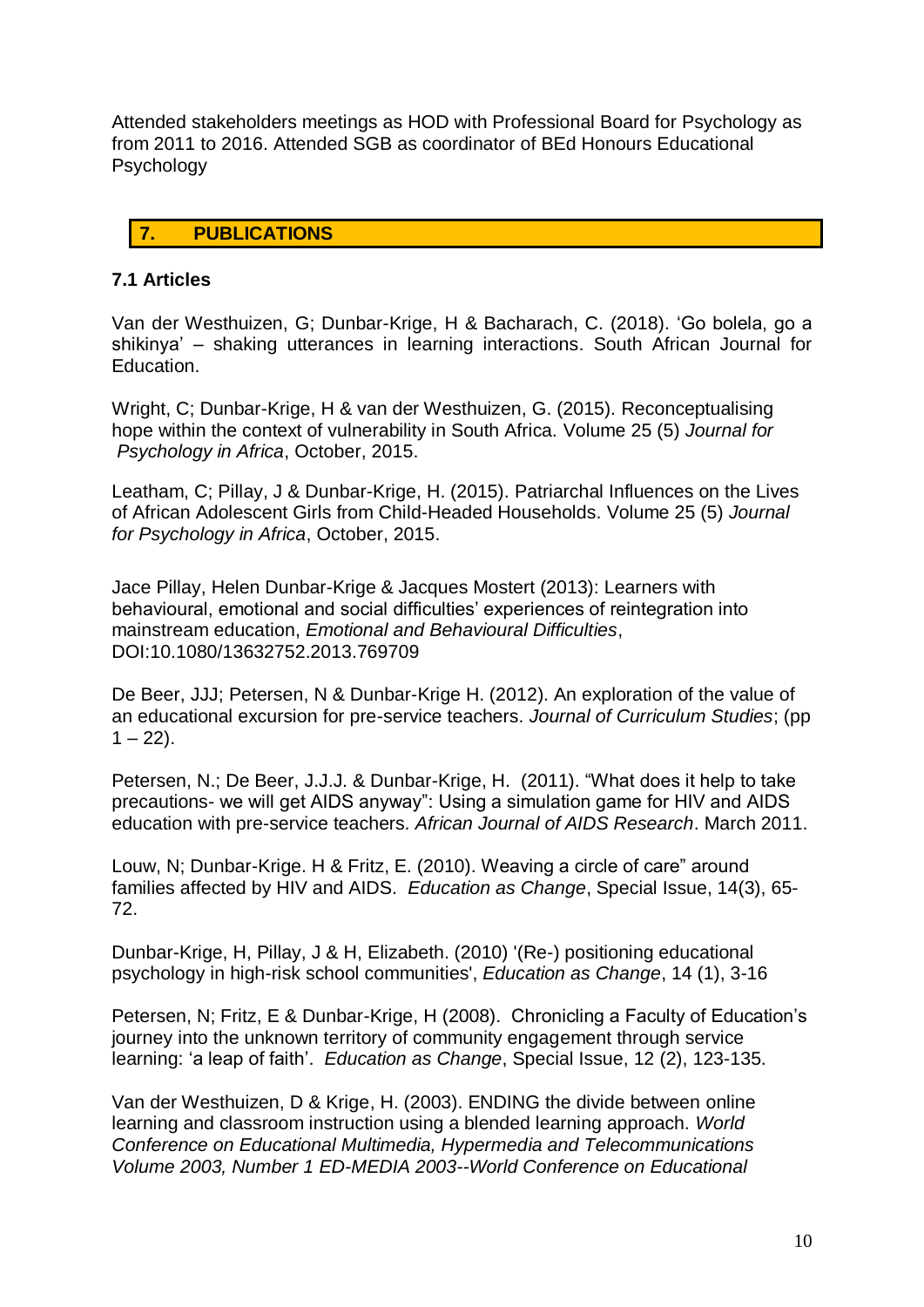## *Multimedia, Hypermedia & Telecommunications*

De Klerk, M. Krige, H. & Viljoen, I. (2001). *The educational needs of adolescent learners in a psychiatric hospital school.* 15-36. In N de Meillon (Ed) 2001. Creative Rescue: Counselling and assistance for the children in our country. First International Conference 2000, Psychology of Education. After-conference publication. Pretoria: UNISA Production Printers.

Katzin, L.; Krige, H. & Kok, J.C. (2000). The attitudes of grade one and two parents towards Curriculum 2005*. Tydskrif vir Onderwys en Opleiding, Vol 20:4.*

## **7.2 Publication in conference journals**

Cayzer, L. & Dunbar-Krige, H. (2006). *Appropriate Learning Support in Gauteng Schools for Learners who have been Trafficked.* Regional Child Labour Conferences. Johannesburg, South Africa. 4<sup>th</sup> - 6<sup>th</sup> July, 2006

Maseko, D. & Krige, H. (2005). *A Life skills Training Workshop for Class Assistants who work in Schools for Learners with Disabilities.* PRAR/CARN Conference, University of Utrecht.

Schalekamp, S & Krige, H. (2002): *Raising the Personal and Professional self awareness of the Teacher.* Paper presented at the International EQ Conference, Durban, 19 - 21 June 2002.

Pettipher, R. (2000). Contributions from: E. Swart & Helen Krige. *Jack of All Trades for Manager of All: Roles of the Inclusive Principal.* Available from *http://www.isec2000.org.uk/abstracts/papers\_p/pettipher\_1.htm* 15 Julie 2000: International Special Education Congress at the University of Manchester, England

## **7.3 Books and chapters in books**

Kayi Ntinda, Elias Mpofu, Helen Dunbar-Krige, Messiah R. Makuane and Veronica I. Umeasiegbu (2018). Community-based rehabilitation for inclusive social development in Southern Africa. Chataika, T. (2018) (Ed). *The Routledge Handbook of Disability in Southern Africa*. London: Routledge.

Dunbar-Krige, H & Edeling, H. (2017) Integrating traditional ethical guidelines with challenges posed by a digital world. Ferreira, R. (Ed.). *Thinking innovatively about psychological assessment in a context of diversity*. Cape Town: Juta.

Dunbar-Krige, H; Nel, M, Mavuso, M & Venter, R. (2015). *Guidelines for barriers to assessment.* Pretoria: Van Schaik Publishers.

Conley, L; De Beer; Dunbar-Krige; Du Plessis; Gravett, S; Lomovsky, S; Merckel, V; November, I; Osman, R; Peterson, N; Robinson, M; van der Merwe, M. (2015; 2010). *Becoming a teacher.* ISBN 978 177025 746 7. Heinemann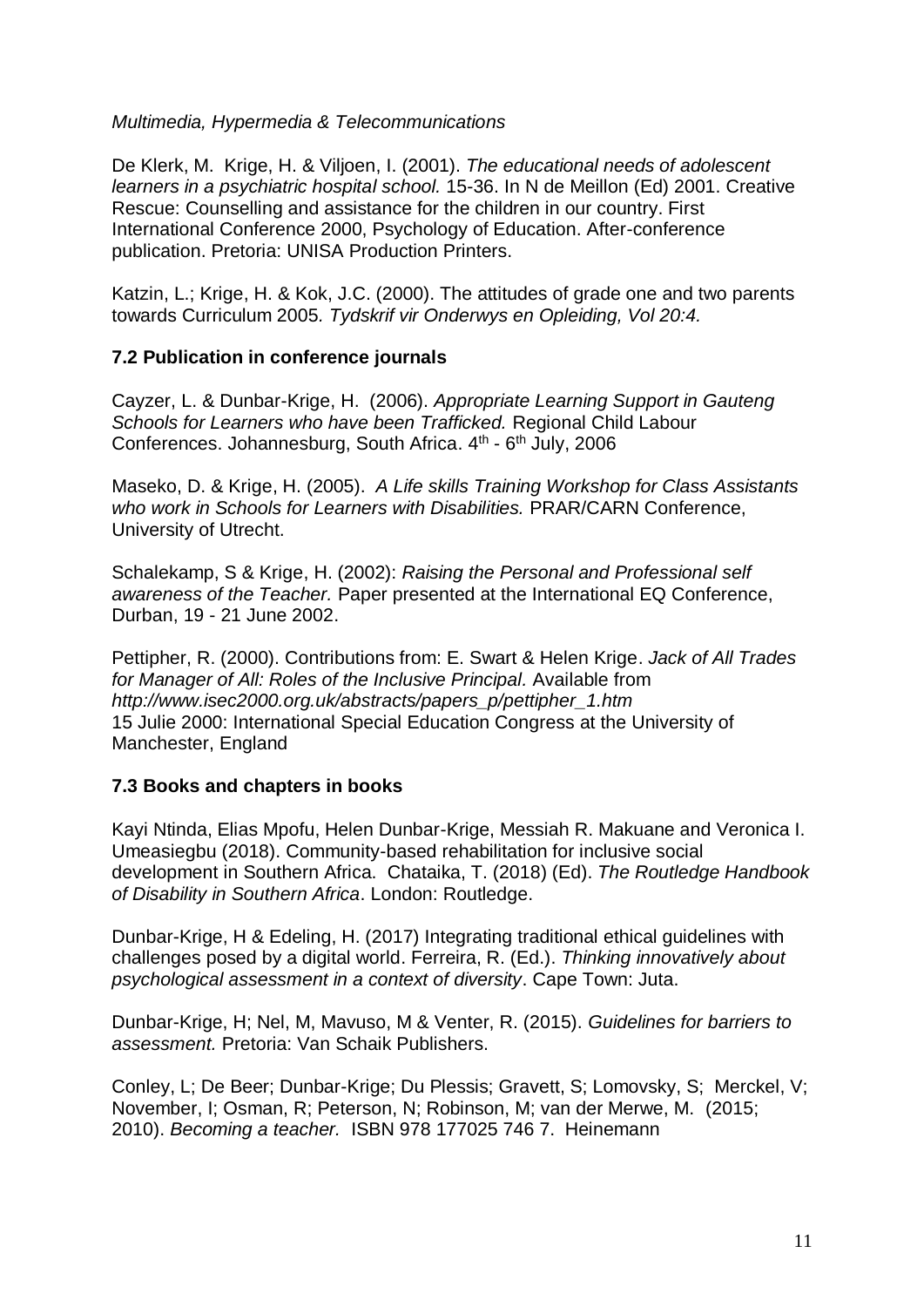Karsten, I; Dunbar-Krige, H & Muller, Erika. (2012). *Portfolio development as alternative assessment*. LAP Lambert Academic Publishing. ISBN 978-3-8454-0194- 2, paperback, 100 Pages

Petersen, NF and Dunbar-Krige, H (2011). Educating educational practitioners for a post-apartheid South Africa: Using Service Learning to integrate school communities and university students In: Murphy, T and Tan, J . (eds). *Service Learning and Educating in Challenging Contexts: International Perspectives*. Continuum Publishers. ISBN: 978-1-4411-1800-4. Co-author of chapter. (71-88).

Van der Merwe, M & Dunbar-Krige, H (2007). Learning in community psychology. In Duncan, N; Bowman, B; Naidoo, A; Pillay, J & Roos, V 2007. *Community Psychology. Analysis, context and action*. UCT Press, 295-308. ISBN 978-19197- 13977.

Krige, H. and Fritz, E., eds. (2005) *Exploring new territory. Supervision of counsellors in South Africa.* Pretoria: Van Schaik

Krige, H.; Pettipher, R.; Squelch, J and Swart, E. (2000). *A Teacher's and Parent's Guide to Bullying.* Auckland Park: Rand Afrikaans University

## **8 PRESENTATIONS (national and international)**

## **2015 to 2019**

Various presentations at the PsySSA conference and the International Psychology Conference in Amsterdam

## **2016**

Various presentations at the PsySSA conference

#### **2015**

Presentation on the Faculty First Year Experience in April 2015 at the AERA conference in Chicago, USA

Psychological Association of South Africa:

Resnick, K and Dunbar-Krige, H. A brief description of smart choice parenting: A phenomelogical perspective of guiding the child to adulthood Leatham, C, Pillay, J and Dunbar-Krige H. The gendered experiences of South African adolescent girls from child-headed households with their educational and social contexts

## **2014**

Presentation on the Faculty First Year Experience in April 2014 at the AERA conference in San Francisco, USA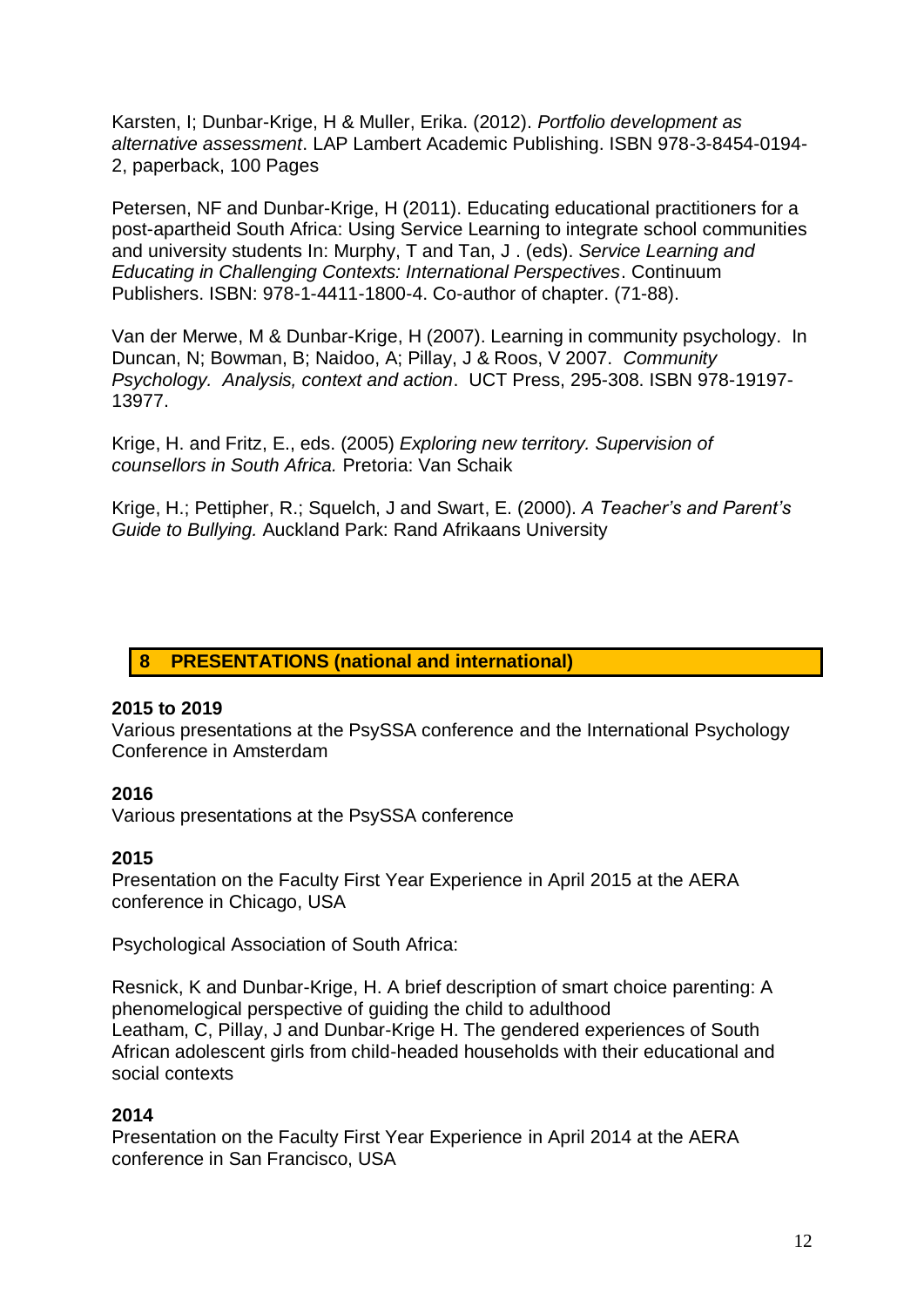Various presentations at the 2014 PsySSA conference The quagmire of ethical practice in a dynamically evolving context

Education and training of student educational psychologists and counselors in disadvantaged schools. A university case study

## **2013**

Presentation on the Faculty First Year Experience as part of a symposium in April 2013 at the AERA conference in Denver, USA

Various presentations and posters at the International Psychology Congress in July, 2013 in Cape Town.

Wright, C, Dunbar-Krige, H & van der Westhuizen, G. 2013. *Conversations about 'doing hope' with young people from the child-headed household.* Poster presentation at the Narrative Therapy Conference in Brisbane, Australia.

## **2012**

Cheryl Wright and H Dunbar-Krige. Conversations about 'doing hope' with young people from the child-headed household. Research Indaba of the Faculty of Education. Building Research Capacity 2. 28 September 2012. Best presentation.

3<sup>rd</sup> International Conference on Service-Learning in Teacher Education, Presentation on service learning of Masters students in a First Year Experience break-a-way at Duke University, USA in June 2012

# **2011**

Various presentations at the PsySSA conference in September 2011

## **2010**

Symposium on a community educational psychology perspective on vulnerable children presented at the PsySSA conference in Durban. Pillay, J; Dunbar-Krige,H and Fritz, E

Child headed households: A Participatory Action Research Project presented at the Third Annual World Universities Forum 9-11 January, 2010 in Davos, Switzerland. Dunbar-Krige, H; Fritz, E & Pillay, J

Two papers presented at EASA 12 – 14 JANUARY 2010

- Action research in the foundation phase: Implications from an investigation into a Grade R learning programme I du Plessis, MP van der Merwe and H Dunbar-Krige
- Die opvoedings- en onderrigbehoeftes van die kinders-van-die-straat-methuisvestiging: 'n bate gebaseerde leeronderstuningsbenadering JGL Gibson, E Fritz & H Dunbar-Krige

12 March 2010. Presentation on Community Engagement and Service Learning at the Vaal University of Technology. N Peterson and H Dunbar-Krige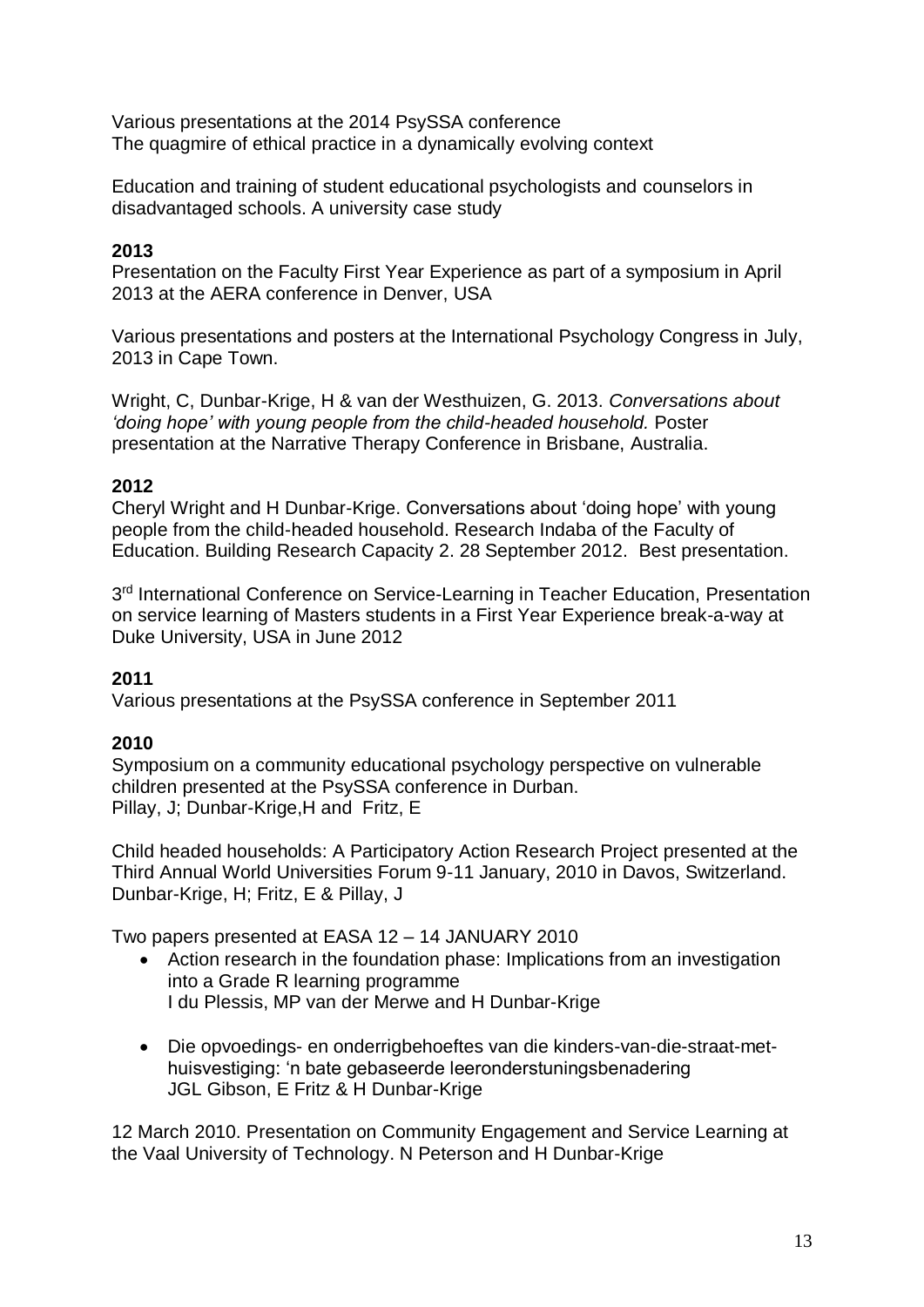# **2009**

Invited presenters at UP, 1-3 March 2009: Partners in education research and practice: collaboration between teachers and education researchers. Dunbar-Krige, H & Fritz, E. Challenges and opportunities of engaging in a partnership – a case study

Papers presented 12 to 14 August at PsySSA in Cape Town

- Wright C & Dunbar-Krige H. Living with hope: A phenomenological inquiry of the experiences of teenagers heading an AIDS-orphaned home and at Faculty Research Indaba. Cheryl won the prize for the best presentation
- Pon QL & Dunbar-Krige H. Acceptance an discrimination of gay adoptive parents in pre-schools of their children

Round table discussion 14 August at PsySSA in Cape Town Van Zyl-Edeling H & Dunbar-Krige, H. Cyber savvy for Psychologists – provocations and critical conversations Workshop presented at the University of the North West, Potchefstroom on 8

August. Service Learning in Teacher Education. Case study of the Faculty of Education at the University of Johannesburg

2nd International Conference on Service-Learning in Teacher Education, June 25- 27, 2009 at the University of Galway, Ireland. A Service Learning Model in a Faculty of Education

31 Aug. Community Engagement Showcase at the University of Johannesburg. Faculty of Education presentation. Nadine Petersen, Dr Helen Dunbar-Krige (with contributions from Prof S Gravett, Dr J de Beer, Dr E Fritz, Me Memoona Mohammed)

3 June. One-Day Seminar. Service Learning in South Africa: Dreams for the Way Ahead. Monash University

March 2009. Challenges and opportunities of engaging in a partnership - a case study. Paper presented at an invited conference on partnerships by the Department Educational Psychology, University of Pretoria.

EASA 13 – 16 January 2009. Illovo. Peterson, Fritz, Dunbar-Krige Working in partnership with local schools to enhance education. A vision for Community Engagement

# **2008**

Fatima Adam and H Dunbar-Krige. Addressing learner on learner violence at a primary school in Gauteng. Presented at the NRF conference at the University of the Free State in Bloemfontein from 10 to 12 July and the Psychotherapy conference in Limpopo

Teacher development Conference Faculty of Education, Centre for Education Practice research, University of Johannesburg. 17 to 20 March 2008. Panel discussion. Re-entering the teacher (and educational practitioner) through caring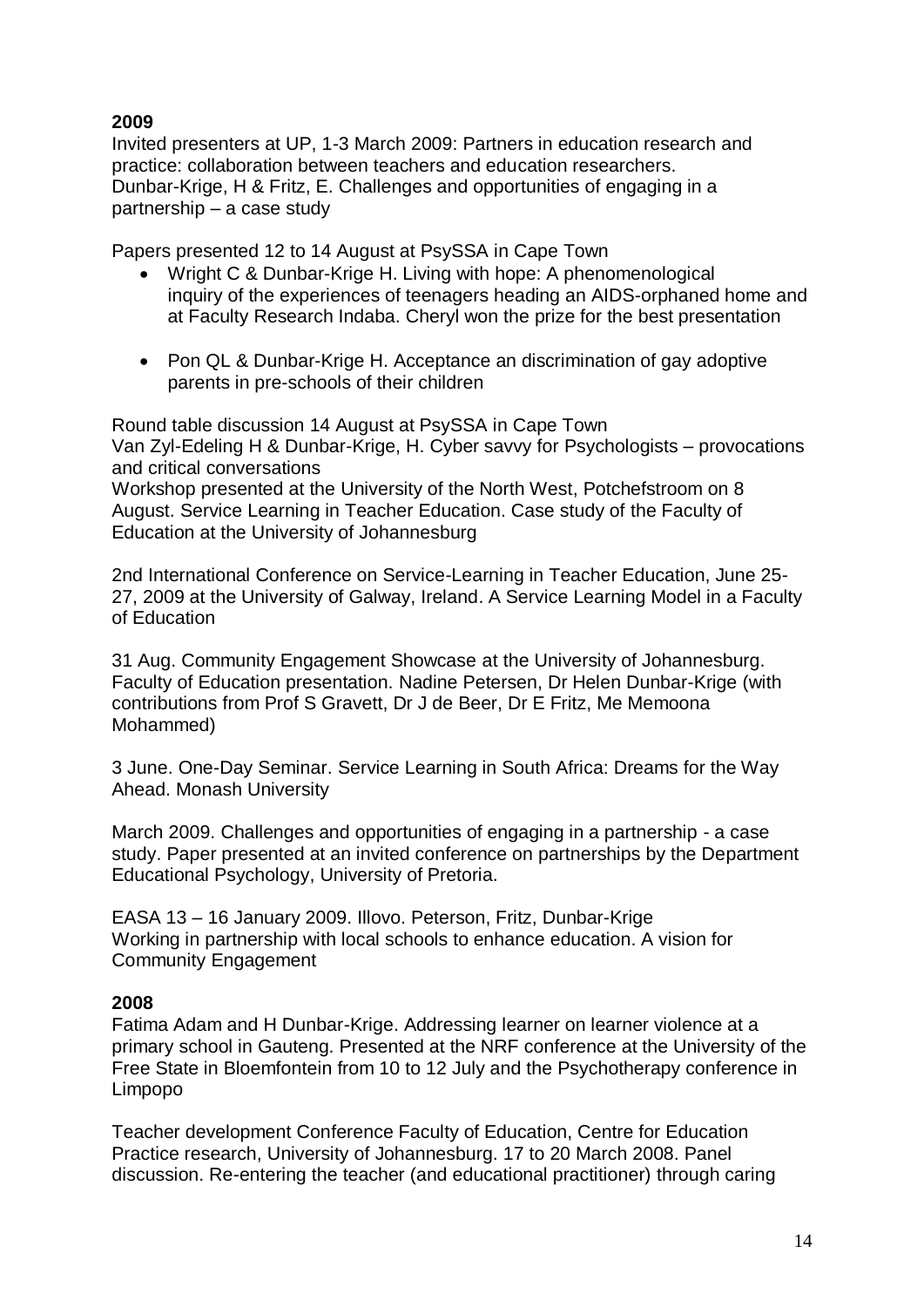teaching and community engagement. Nadine Peterson. Helen Dunbar-Krige, Elzette Fritz

#### **2007**

Fatima Adam and H Dunbar-Krige. Addressing learner on learner violence at schools through the implementation of whole school development

Nadia Louw. Recommendations for weaving a circle of care for families affected by HIV/AIDS in a specific South Rand community Centre for education practice research. Student research conference 24 November 2007.

Presentation with Janet Brown at European Association for Family Therapy, October 2007 in Glasgow, Scotland. *Families in context.* This proposal is based on the work of students in a community engagement project.

Proposal accepted for a symposium at PsySSA, Durban, August 2007 with members of the National Task Team for Educational Psychology on the future of Educational Psychology.

Presentation with Jace Pillay at the bi-annually conference for counselors and educational psychologists at private schools, July 2007, Crawford College, Sandton on the Future of Educational Psychology.

International Conference for Diversity in Amsterdam, July. *The Lived Experiences of Adolescent Learners from Child-Headed Families in South Africa* (South Africa). CP Leatham, J Pillay & H Dunbar-Krige. (Based on student research)

Community service learning and research Peterson, N; Krige, H Fritz, E, 1<sup>st</sup> student affairs conference 21 – 22 November 2007. University of Johannesburg

## **2006**

Invited speaker to Jewish day schools educator's conference. 13 to 15 August 2006. Bullying

Exploring educational psychology in communities. Presented by the Department of Educational Psychology with collaboration with students Lee Cayzer, Leong Pon

Pillay, J; Krige, H and Leatham, C. The lived experiences of adolescent learners from child-headed families in the Northern Free State

International conference - paper presented AERA – San Francisco. *Teachers in a new dispensation* Elizabeth Henning, Mpho Monareng, Nareadi Pasha, Helen Dunbar-Krige, Elzette Fritz, Bruce Nduna, James de Beila, Mmabatho Sedibe, Valencia Mabalane, Ishwarie Hariparsand Kholeka Moloi (SANPAD project)

Regional Child Labour Conference, Johannesburg, South Africa. 4<sup>th</sup> - 6<sup>th</sup> July, 2006 (International). *Appropriate Learning Support in Gauteng Schools for Learners who*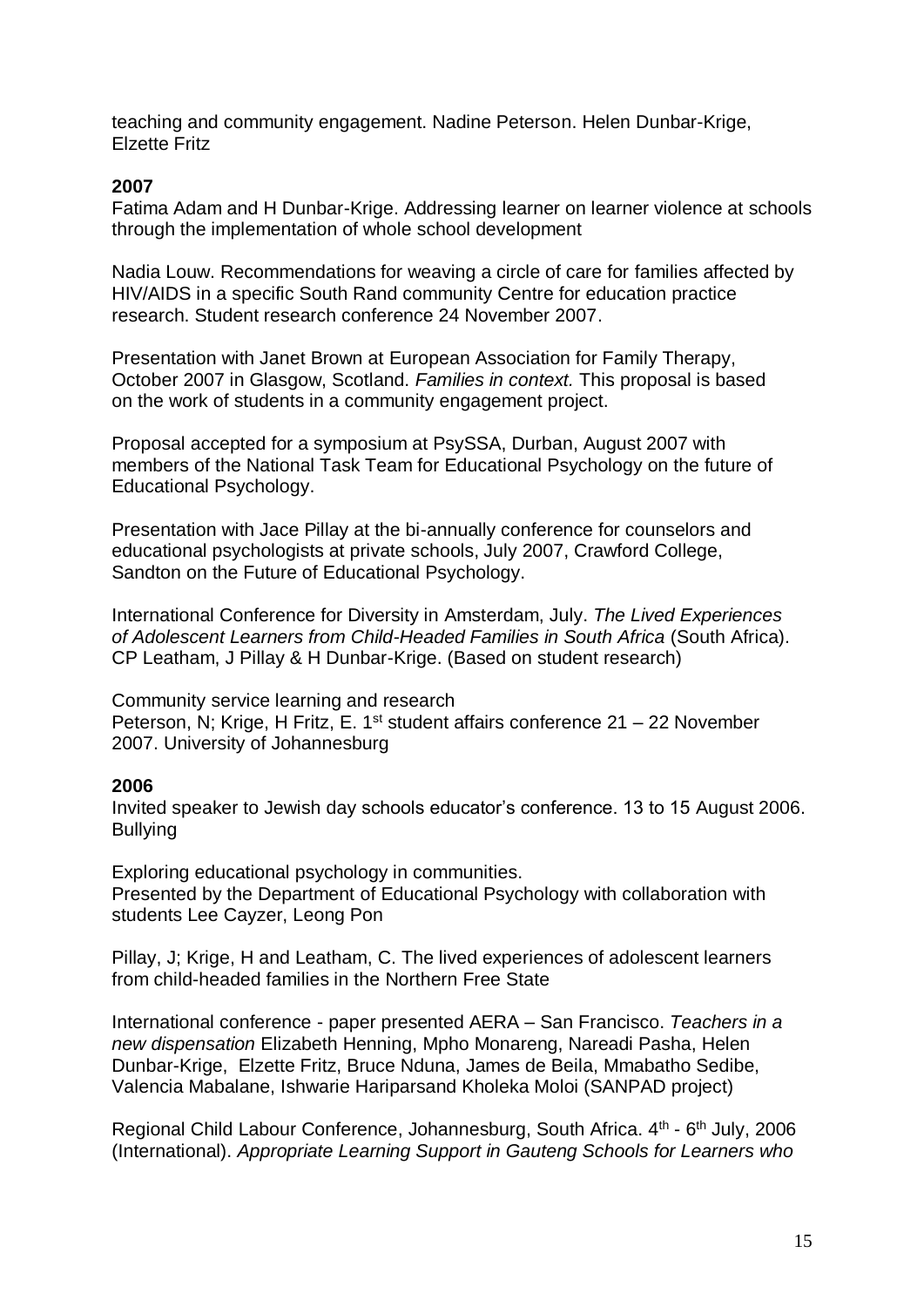*have been Trafficked*. Cayzer, Leonora & Dunbar-Krige, Helen. (Based on student research)

International Conference Germany. *The Lived Experiences of Adolescent Learners from Child-Headed Families in the Northern Free State* (South Africa). CP Leatham, J Pillay & H Dunbar-Krige. (Based on student research)

PsySSA September (International). *Learning to dance to a new tune: Redefining supervision of educational psychology students and school counselors within communities.* Helen Dunbar-Krige and Elzette Fritz (Based on new research related to community engagement)

PsySSA September(International) Symposium: Exploring educational psychology within communities. (Based on new research related to community engagement)

- Paper 1: Educational psychologists working in schools are more than school psychologists. A narrative of working in a school for learners with special needs and a school in an informal settlement. Diale, T & Dunbar-Krige, H
- Paper 2: Family stews. Learnings when educational psychologists meet families in their respective communities. Leonora Cayzer and Leong Pon

## **2005**

PRAR/CARN Conference, University of Utrecht, Holland. (Based on student research as well as doctoral research)

- A Life Skills Training Workshop for Class Assistants who Work in Schools for Learners with Disabilities, N Maseko and H Dunbar-Krige
- Reflection. A Journey of Discovery
- Life skills for teachers, Shelley Haase and Helen Dunbar-Krige

Community service Learning Conference. 17 to 18 March 2005. University of Johannesburg. Exploring Community Service Learning in Higher Education: Learning in from and for the field. Comparisons between school counselor internships and community service learning. Helen Krige and Jean Fourie

11<sup>th</sup> PSySSA Conference at the Cape Town Conference Centre from 20 to 23 September. Towards community educational psychology: a changing model for training of educational psychologists. Jean Fourie, Helen Krige, Tumi Diale, Elzette Fritz and Jace Pillay

New demands on supervisors: what are they and are you ready? Krige, H & van Zyl Edeling. Full day workshop

9 September 2005. Invited speaker on learner on learner violence and abuse. The South African society for the prevention of child abuse and neglect. Part of panel discussion.

Pillay, Krige. Research on counseling support in schools for learners affected by HIV/AIDS

Biennial Psychology Conference. Research in Psychology and related disciplines: methodology and findings. University of Johannesburg, July 5-8 2005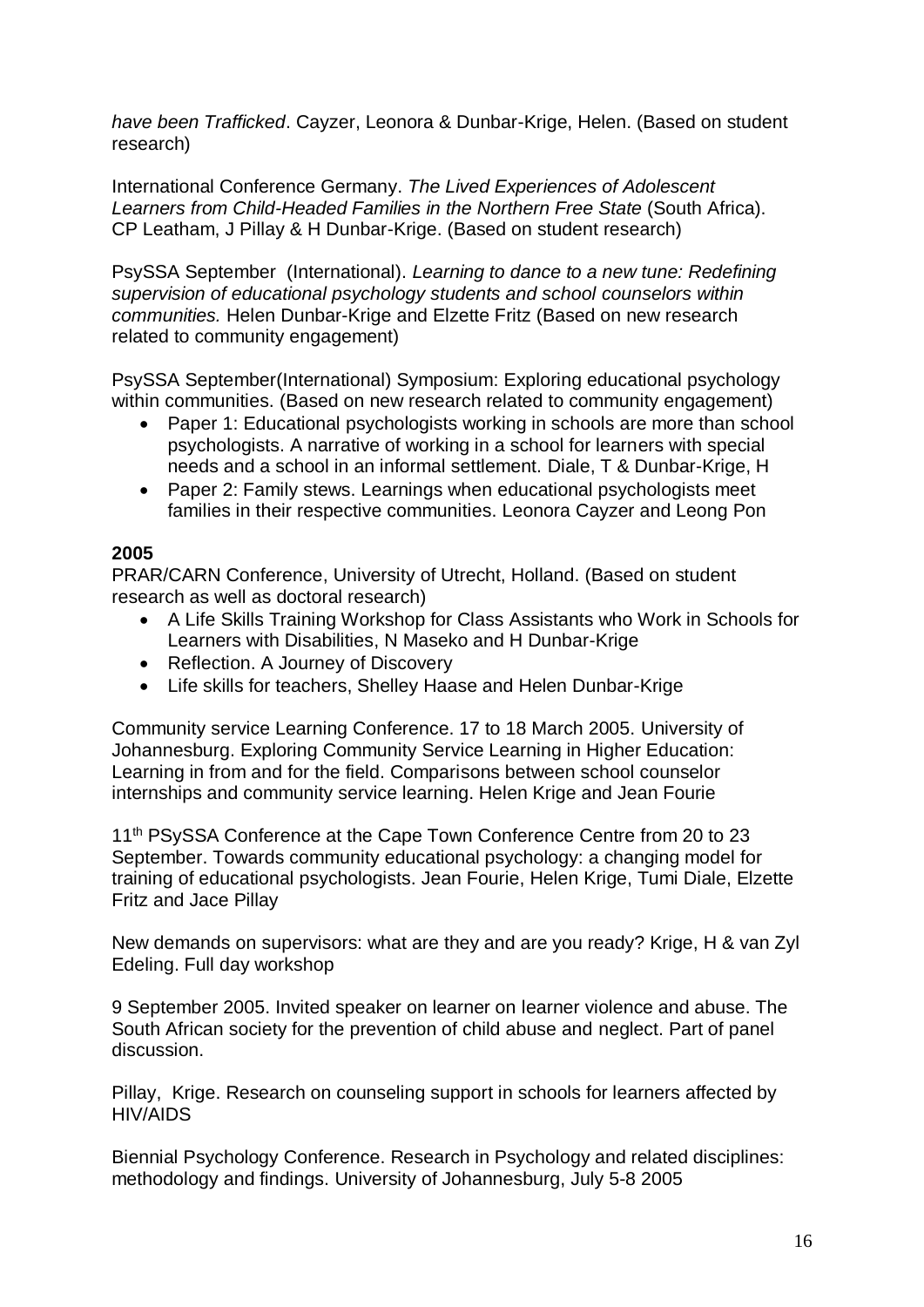# **2004**

December, 2004: *Portfolios as Tools for Support in University Skills Development: Experiences of Foundation Students in University Preparation (Uniprep) at RAU*  (Student presentation: Ilse Karsten and Helen Dunbar-Krige)

17 - 19 May 2004: 9<sup>th</sup> SSAMFT International Conference. In search of the soul of Africa, Durban ICC (Based on student research).

- The family-of-origin experience and working with families within a poverty stricken community. Steyn, M & Krige, H
- The experiences of secondary school black parents of counselling from a western perspective, Mavuso, M & Krige, H

August, 8 – 13 2004: A paper on Family Therapy Training at the OXFORD SYMPOSIUM IN SCHOOL-BASED FAMILY COUNSELING: Brasenose College, Oxford (Invited presenter).

September, 2004: Workshop on supervision of counsellors at the Psychological Association of South Africa Congress in Durban.

Blaauw, H & Krige, H (RAU). Serebrale gestremdheid in hoër onderwys: 'n outobiografiese narratief. EASA Conference 2004. The educator in focus - 13 to 15 January 2004.

## **2003 (Focus on presentation of doctoral research)**

June 2003: University of Stellenbosch, SA: SAARDHE

- The facilitation of learning using a blended approach. Van der Westhuizen and Krige
- Portfolios and Facilitation of Learning. H Krige, S Gravett

August 2003: University of Padua, Italy

JURE pre-conference 2003

The development and facilitation of reflective thinking using e-learning

EARLI Conference

Portfolios and the development of reflective thinking

EASA Conference 2003. Education: realities and challenges. University of Stellenbosch. Lewensoriëntering: Kurrikulum vir onderwysersopleiding

Karsten, I. Portfolios as tools for support in learning: experiences of foundation students in university preparation (Uniprep) at RAU. New directions for academic development innovation, quality and relevance. SAADA conference Cape Town December 2003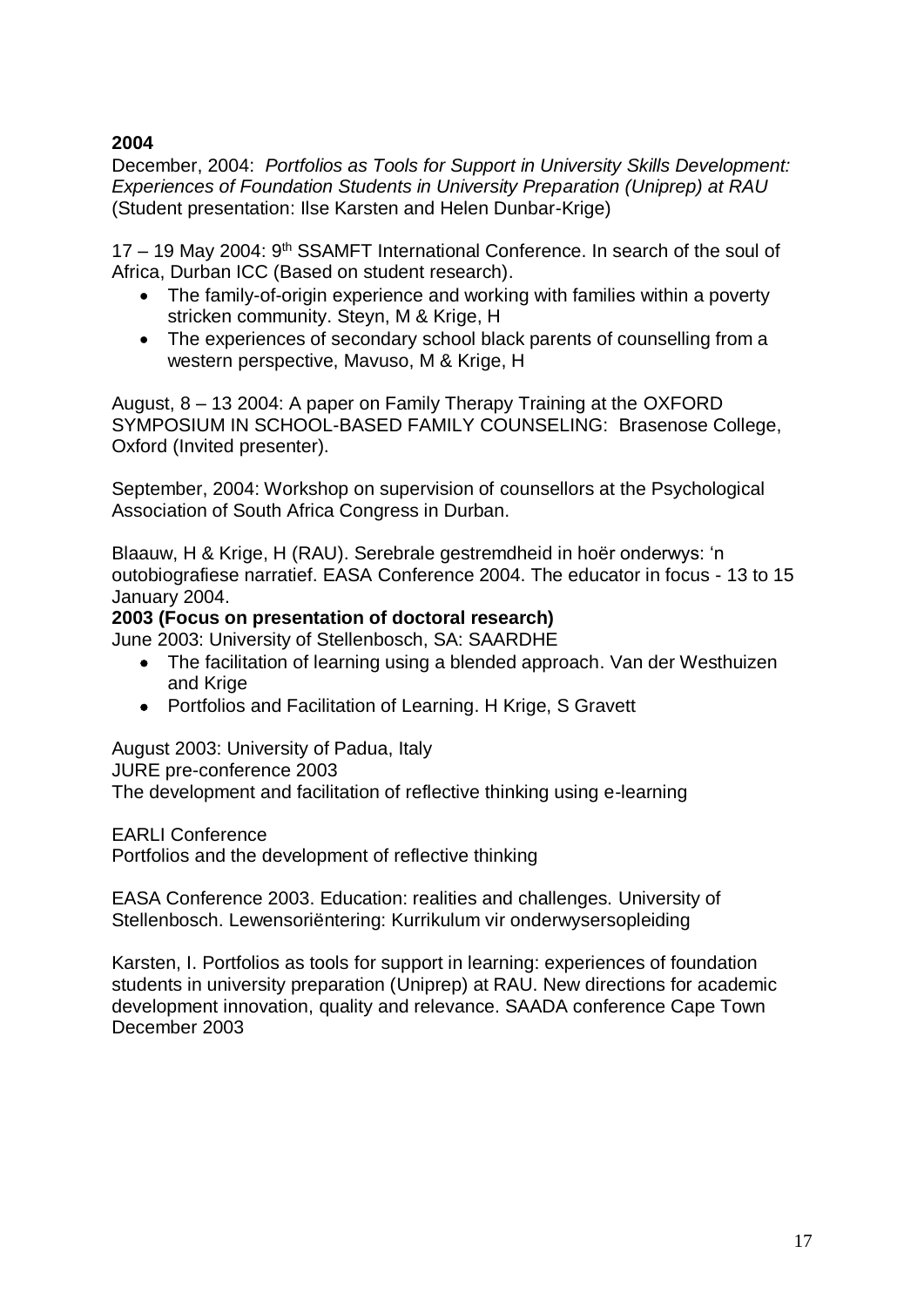July, 2003 Hawaii. Educational Media

Ending the divide between online learning and classroom instruction using a blended learning approach. Duan van der Westhuizen & Helen Dunbar-Krige

9<sup>th</sup> South African Psychology Congress. 23 – 26 September at Caesars convention center Johannesburg:

Vorster, AC & Krige, H. Bullying: Causes and consequences. Poster presentation

Krige, Angus, Brink, Exley, Valkin, Van Zyl Edeling. Six psychologists in search of a point: An Action research case study

Costa, J & Krige, H The personal and professional selves of intern psychologists: An experiential journey

# **2002**

September, 2003: Psychological Association of SA

- The personal and professional selves of intern psychologists: An experiential journey (student presentation).
- Bullying: Causes and consequences (student poster)
- 6 Psychologists in search of a point: an action research case study.

19 to 21 June 2002: International EQ Conference: Essential Skills for Successful Leaders. Durban: International Convention Centre

- Raising the Personal and Professional Self awareness of the Teacher
- The role of EQ in the personal development in pre service teacher training Susan Schalekamp, Helen Krige

8 – 10 July 2002: Development of reflective skills in Adult Learners.

Krige, H; Lopes, M & Geyser, H

Joint conference of the South African Association for research and development in Higher Education (SAARDHE) and The South African Association for Institutional research SAAIR). Peninsula Technikon, Cape Town

# **2000**

14 Augustus 2000: Creative rescue: Counselling and assistance for the children in our country. Pretoria: UNISA.

The educational needs of adolescent learners in a psychiatric hospital school. Margaret de Klerk, Helen Krige, Ina Viljoen (student research)

Attending to find out more about emotional intelligence. Nexus 2000. Building a future with emotional intelligence. May 5-7, 2000. South San Francisco

Jack of all trades for manager of all. Roles of the inclusive principal. Estelle Swart, Raine Pettipher, Helen Krige, Connie Moloi. Paper presented at the Fifth International Special Education Congress, Manchester, England 24 – 28 July 2000

## **1998**

10 September 1998: Fourth Annual Congress of the Psychological Society of South Africa. Cultural sensitivity: A proposed framework. Rod Charlton, Helen Krige, Raine Pettipher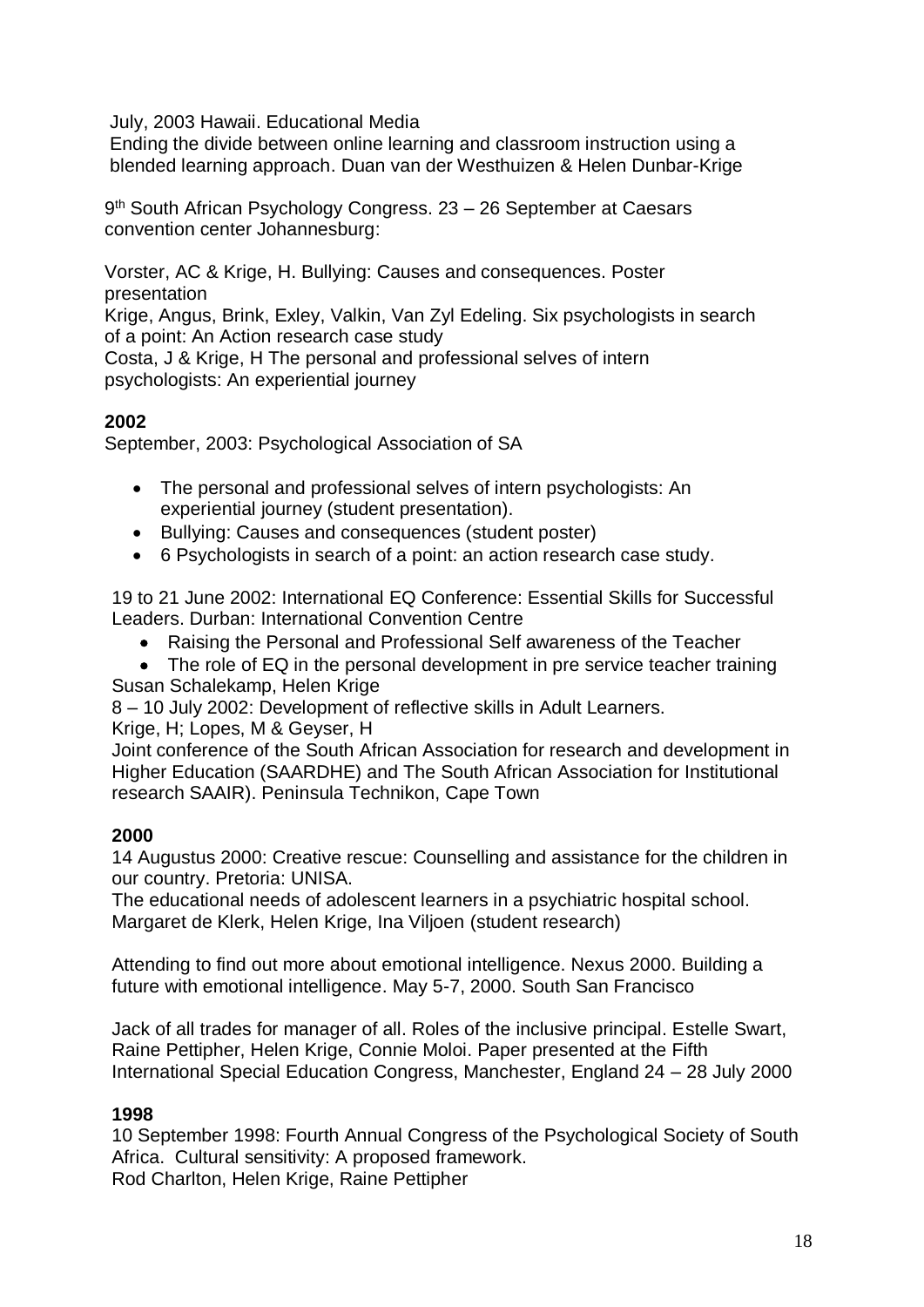# **9 POST GRADUATE STUDIES COMPLETED**

#### **9.1Minor dissertations**

The minor dissertations can be clustered under the following themes:

- A. Professional practice
- B. Test development and assessment
- C. Support and intervention
- D. First year experience
- A. Professional practice

Abramowitz. T (2018). *Exploring the elephant in the room. The narratives of white educational psychologists.* (Cum Laude).

Van Zyl, C. (2018). *Ethical dilemmas faced by Masters' Educational Psychology students in fieldwork practice*. (Cum Laude)

Vellecot, C. (2018). *Exploring levels of job satisfaction among recent graduate educational psychologists in Gauteng*

D'alebout, M. (2016).*Experiences of Master educational psychology students of service learning during their practicum at two disadvantaged schools* 

Birkenbach, F. **(**2015**).***Therapeutic guiding theories that inform the practice of registered educational psychology*

Nortman, A. (2015).*The value of service learning in special needs schools on the professional development of Masters students in Educational Psychology* December 2015

Van Zyl, H. (2015). *Facets that describe the development of educational psychologists' professional identities.*

O'Mahoney, C. (2012). *Exploring school counsellors' personal and professional development training in relation to the model proposed by Skovholt and Ronnestad. (*Cum Laude)

Jansen, CM. (2011). *Blogging: Using online technology to promote reflective practice in student school counsellor's practicum. (*Cum Laude)

Karsten, I. (2003). *Portfolios as tools for support in university skills development: Experiences of foundation students in university preparation (Uniprep) at RAU*  Co-supervisor: Dr E Muller

B. Test Development and assessment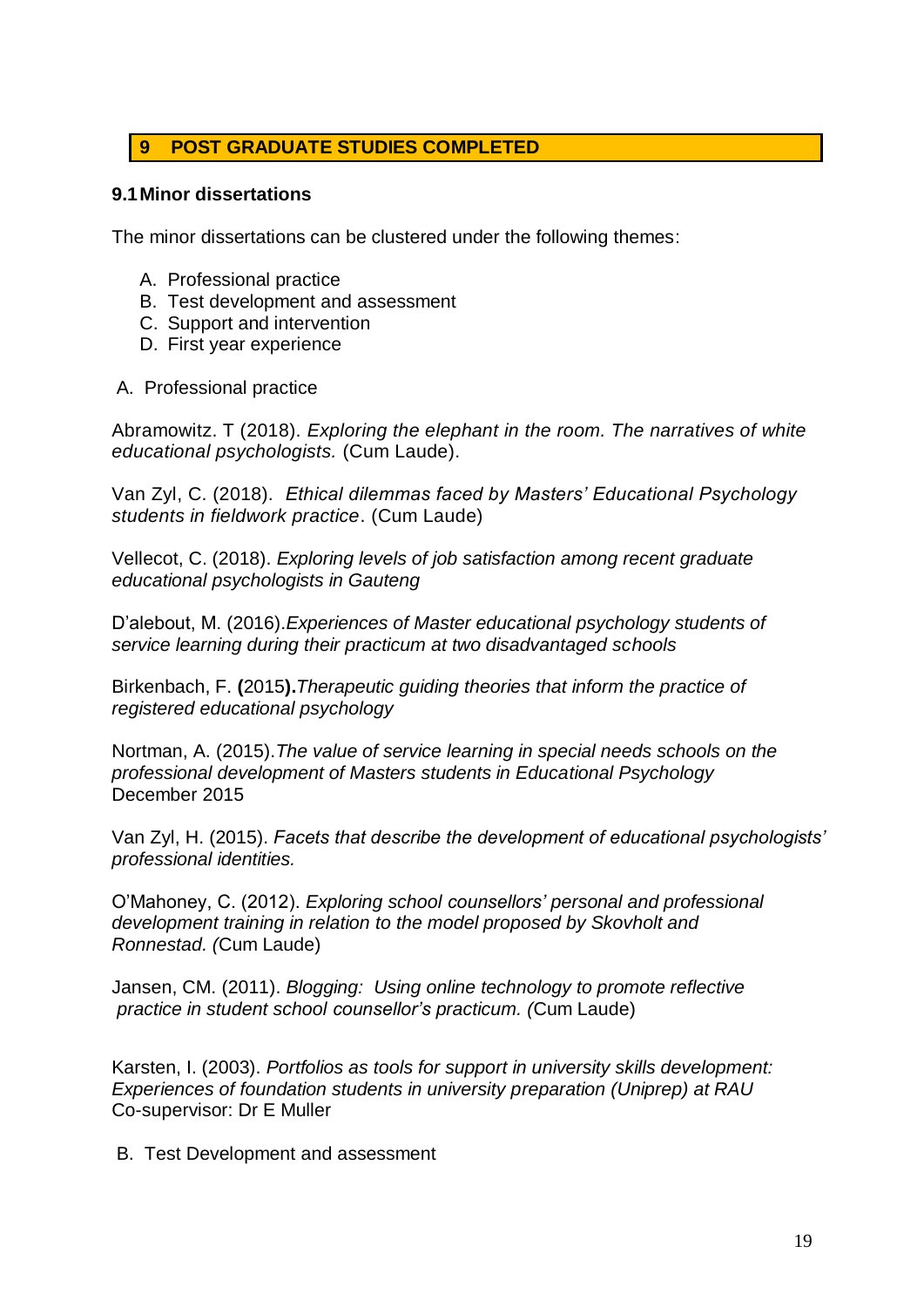Klaver, M. (2018). *Reviewing psychological projective techniques in the South African context*. (Cum Laude)

Uitzinger, C. (2016). *The use of cognitively targeted assessment instruments in the psycho-educational assessment of low achievers in mathematics*. Supervisor: Prof L Ragpot Co-supervisor. Dr H Dunbar-Krige

Bouwer, L. (2014). *An improvement of the quality of the translated Sesotho Junior South African Individual scale (GIQ-8) test items.*

Moloi, S. (2014). *Investigation of improving the quality of sub-test items on the isiZulu translated version of the Junior South African Intelligence Scale (JSAIS) GIQ8.*

Ndlovu, NPM. (2013). *An investigation of the quality of the test items on the performance scales of the isiZulu translated version of the Junior South African Intelligence Scale (JSAIS) (GIQ8)* Co-supervisor: Mrs. Nadia Taggart

Naicker, A. (2013). *An investigation of the quality of the test items that constitute the numerical scales of the translated isiZulu version of the Junior South African Intelligence Scale (JSAIS) (GIQ8)* Co-supervisor: Dr Graham Dampier

Blake, B. (2012). *A Rash model analysis of the items on the VIQ8 scale of a Sesotho translated version on the JSAIS. (*Cum Laude). Winner of vice chancellor's Medal

Goosen, SJ. (2012). *The relationship between perception and formal assessment in determining learners' verbal ability. (*Cum Laude)

Ripley-Evans, L. (2012). *An explorative qualitative investigating best assessment practice during the of an initial administration of a translated intelligence test*

Teixeira, L. (2012.) *A Rash model analysis of Grade 1 IsiZulu speaking Grade 1 learners to items on the VIQ8scale of an isiZulu translation of the JSAIS*. (Cum Laude).

Smit, M. (2011). *Self-harm amongst adolescent girls in a secondary Afrikaans school. (*Cum Laude) Co-supervisor: Dr M Brink

Lubbe, A. (2011). *The contribution of play-based assessment to the psychological assessment process*

Moss, E. (2011). *The evaluation and revision of a grade 3 curriculum based assessment tool for educational psychology assessment practice*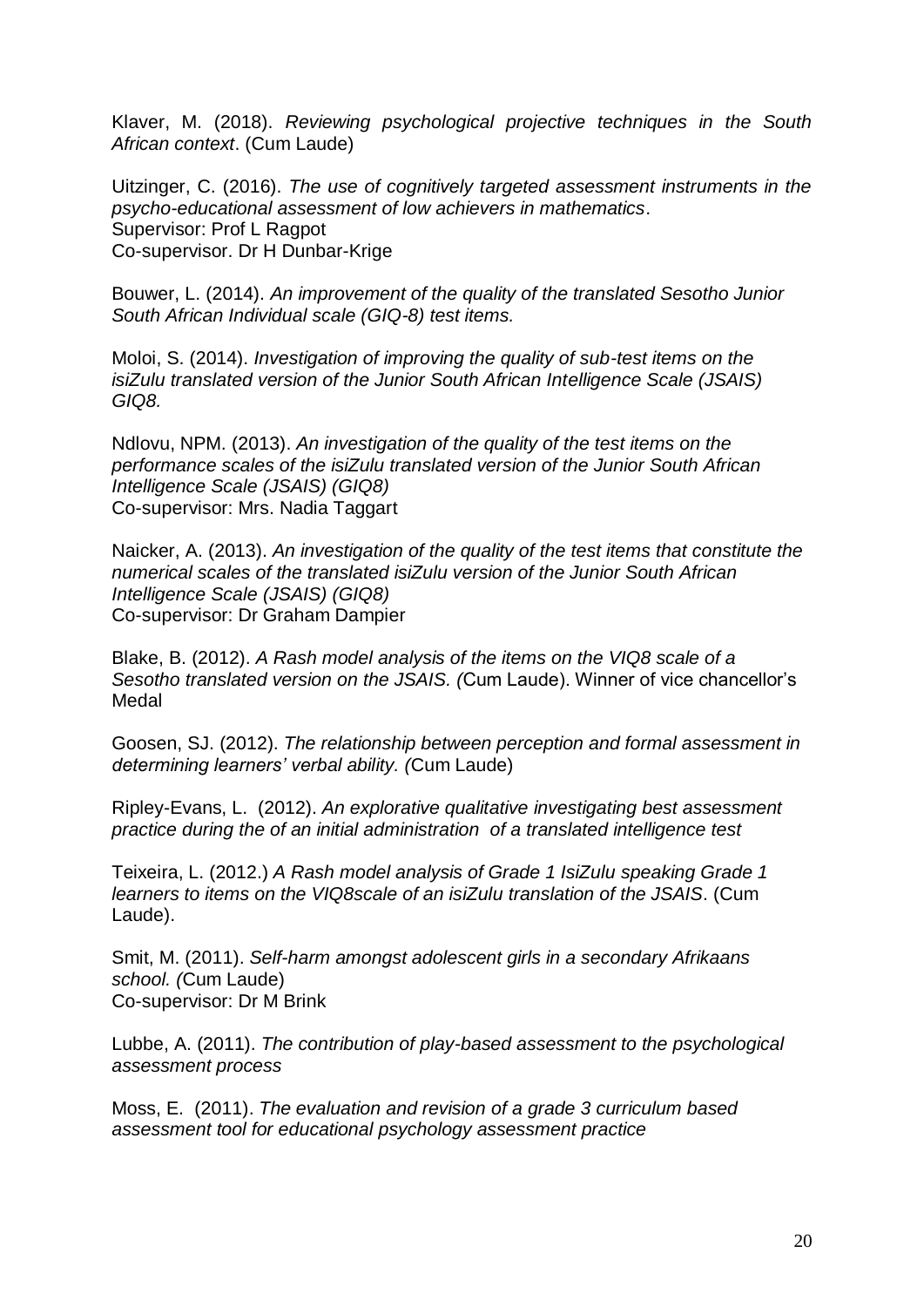Lee Cayzer. (2010). *Current diagnostic assessment of reading difficulties in the Foundation Phase at a primary school in Brixton, Johannesburg* Co-supervisor: Dr M van der Merwe

C. Support and intervention

Beukes, M. (2013). *The use of indigenous knowledge when working with children who have experienced trauma*

Patel, FE. (2012). *An exploration of career planning challenges of third year BA student of University in Gauteng*

Andresen, M. (2012). *Conversations between learners on sensitive topics in a Grade 7 Life Orientation class.*  Supervisor: Prof G van der Westhuizen Co-supervisor: Dr H Dunbar-Krige

Bachrach, C. (2012). *Late adolescence conversations about gender based violence* Supervisor: Prof G van der Westhuizen Co-supervisor: Dr H Dunbar-Krige

Forsyth, D. (2012). *The structure and organization of conversations in sandplay therapy.* Supervisor: Prof G van der Westhuizen Co-supervisor: Dr H Dunbar-Krige

Metsing, M. (2012). *The conversational dimensions of a traditional healer's interactions with an adolescent* Supervisor: Dr H Dunbar-Krige Co-supervisor: Prof G van der Westhuizen

Naidoo, S. (2012). *How conversations among Grade 5 learners contribute to their knowledge and understanding of myths and facts. (*Cum Laude) Supervisor: Dr H Dunbar-Krige Co-supervisor: Prof G van der Westhuizen

Twaibane, GM. (2012). *Conversations between mothers and their adolescent daughters on issues of sex and sexuality* Supervisor: Dr H Dunbar-Krige Co-supervisor: Prof G van der Westhuizen

Booyens, CE. (2011). *An investigation of career guidance and placement at an FET college*

Stella Feketha. (2010). *The challenges faced by LO teachers with regard to external certificate tasks carried out by learners in the FET Phase*

Blumenau, D. (2010). *A case study exploration of "the lived experience" of what a participant experienced as a mother's neglectful parenting style* Co-supervisor: Dr E Fritz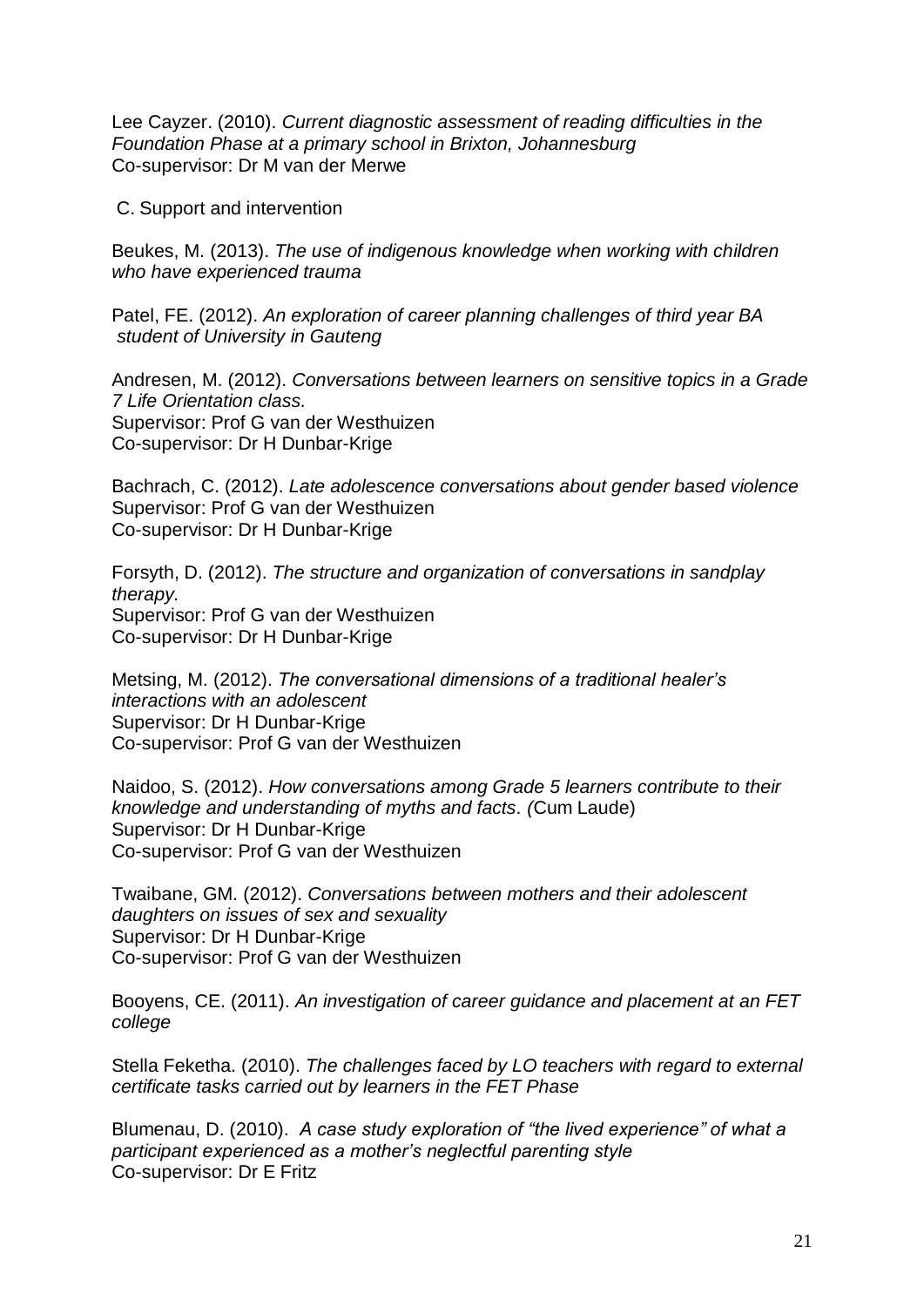Stewart, EE. (2010). *A case study on the experiences of Grade Ten learners participating in community projects at a Waldorf education school in Gauteng* Supervisor: Prof J Pillay Co-supervisor: Dr H Dunbar-Krige

Flink. K. (2009). *Elements that support grade 12 learner's academic success – educators' perspectives (a case study)*

Ingrid du Plessis. (2009). *'n Ondersoek na die opleiding van 'n graad-R leerprogram vir implementering binne insuitende onderwys* Co-supervisor: Dr M van der Merwe

Pon, QSL. (2009). *The stories of adoptive gay parents about acceptance and discrimination in the pre-school of their child or children.* (Cum laude) Co-supervisor: Prof G van der Westhuizen

Wright, CA. (2008). *A phenomenological study of the experiences of teenagers heading an AIDS orphaned home* (Cum Laude) Co-supervisor: Prof G van der Westhuizen

Brown, J. (2008). *The assets and challenges of family life in an informal settlement in North Gauteng*

Leatham, C. (2007).*The lived experiences of adolescent learners from child-headed families in South Africa*. Supervisor: Prof J Pillay Co-supervisor: Dr H Dunbar-Krige

Louw, L. (2007). *Recommendations for weaving a circle of care for families affected by HIV/AIDS in a specific South Rand community*. Co-supervisor: Dr E Fritz

Adam, F. (2007). *Addressing learner on learner violence at schools through the implementation of whole school development*

Ndlovu, A. (2005). *Grandparents experiences of Inclusion at a school in KwaZulu Natal*

Maseko, D. (2005). *A life skills training workshop for class assistants who work in schools for learners with disabilities.*

Maritz, B. (2004). *'n Adolessente leerder se belewing van serebrale gestremdheid: 'n Narratiewe Benadering*

Cloete, S. (2004). *Collages as 'n strategie in die selfbewuswording van die adolessent*

Haase, S. (2004). *Educator's life skills development: A workshop intervention.* (Cum Laude)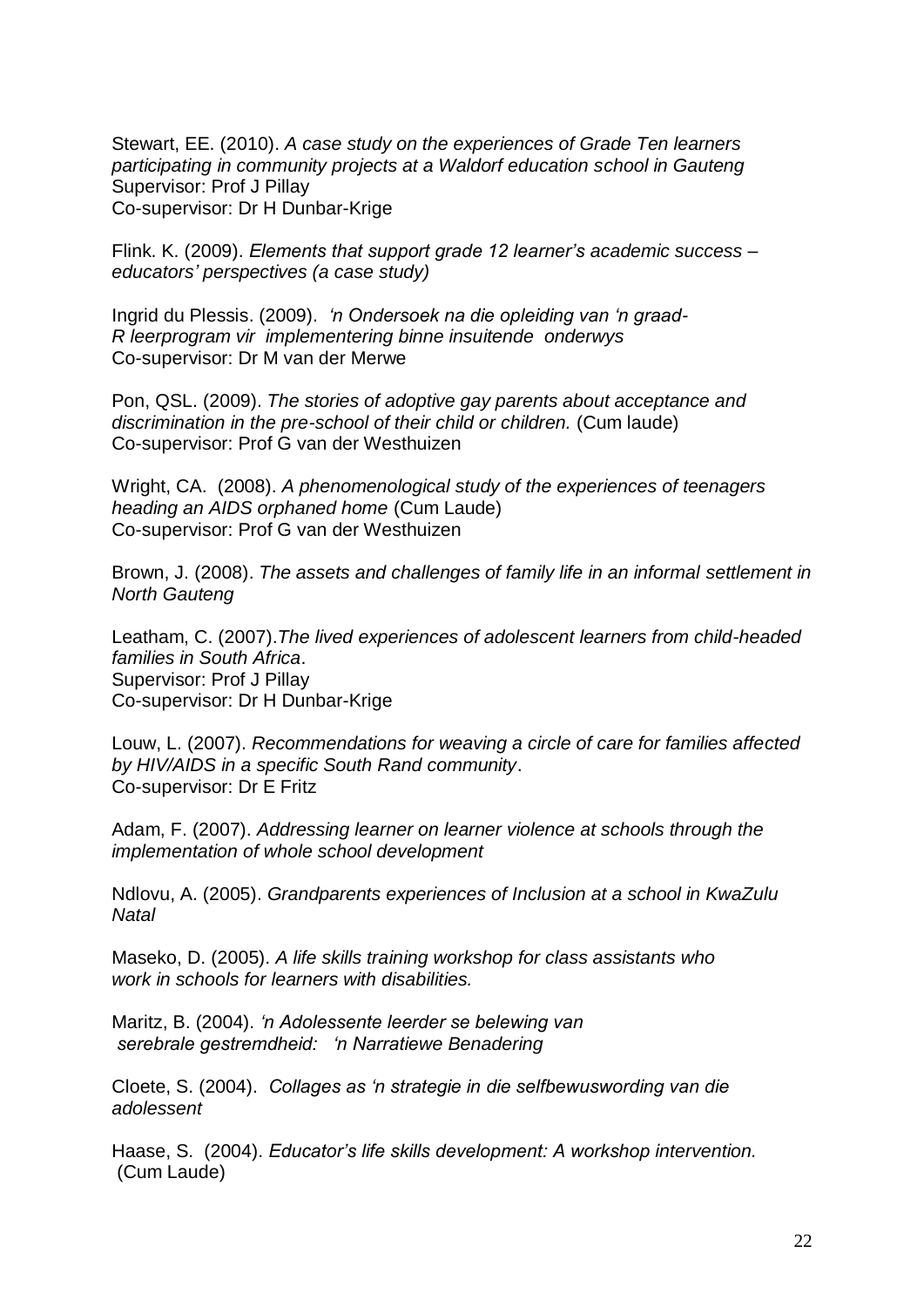Mailwane, JNB. (2003). *Factors preventing parents from seeking learning support for their children in the foundation phase.*

Mazebuko, C. (2003). *Future orientation as a strategy for counselling Adolescents who abuse substances*

Vorster, A. (2003). *Bullying in a south african school: Guidelines for anti-Bullying intervention programmes* (Cum Laude).

Mavuso, N.F. (2003). *Lay-counselling within a secondary township school context.*

Steyn, M. (2002). *The Attitudes of educators towards parental involvement from a disadvantaged community* (Cum Laude).

Costa, J. (2002). *The personal and professional selves of Intern psychologists: An experiential journey* (Cum Laude).

Van Wyk, A. (2001). *Onderwysers se houding teenoor Kurrikulum 2005* 

De Klerk, M. (2000). *The educational needs of adolescent learners in a psychiatric hospital school.*

Katzin, L. (2000). *The attitudes of parents towards Curriculum 2005* (Cum Laude)\ Supervisor: Prof Koos Kok

Meyer, R.L. (2000). *Die effek van die veranderde samelewing op Afrikaanse kleuterouers se ouerskapstyle*.

Rossouw, A. (1999). *Relevante temas vir oueropvoeding in 'n swart stedelike konteks* (Cum Laude)

Nthoba, M.B. (1998). *Self-concept of township learners in the senior primary school phase.*

D. First year experience

Boatard, G. (2012). *Perceptions of first year teaching students of the value of an educational excursion on their professional development*

Rakgatle, L. (2012). *Perceptions of first year teaching students of the value of an educational excursion on their professional development*

# **9.2 Dissertations**

Naidoo, C. (2008). *Supporting orphaned learners through the school based support team: a case study.*  Supervisor Mrs JV Fourie Co-supervisor: Dr Helen Dunbar-Krige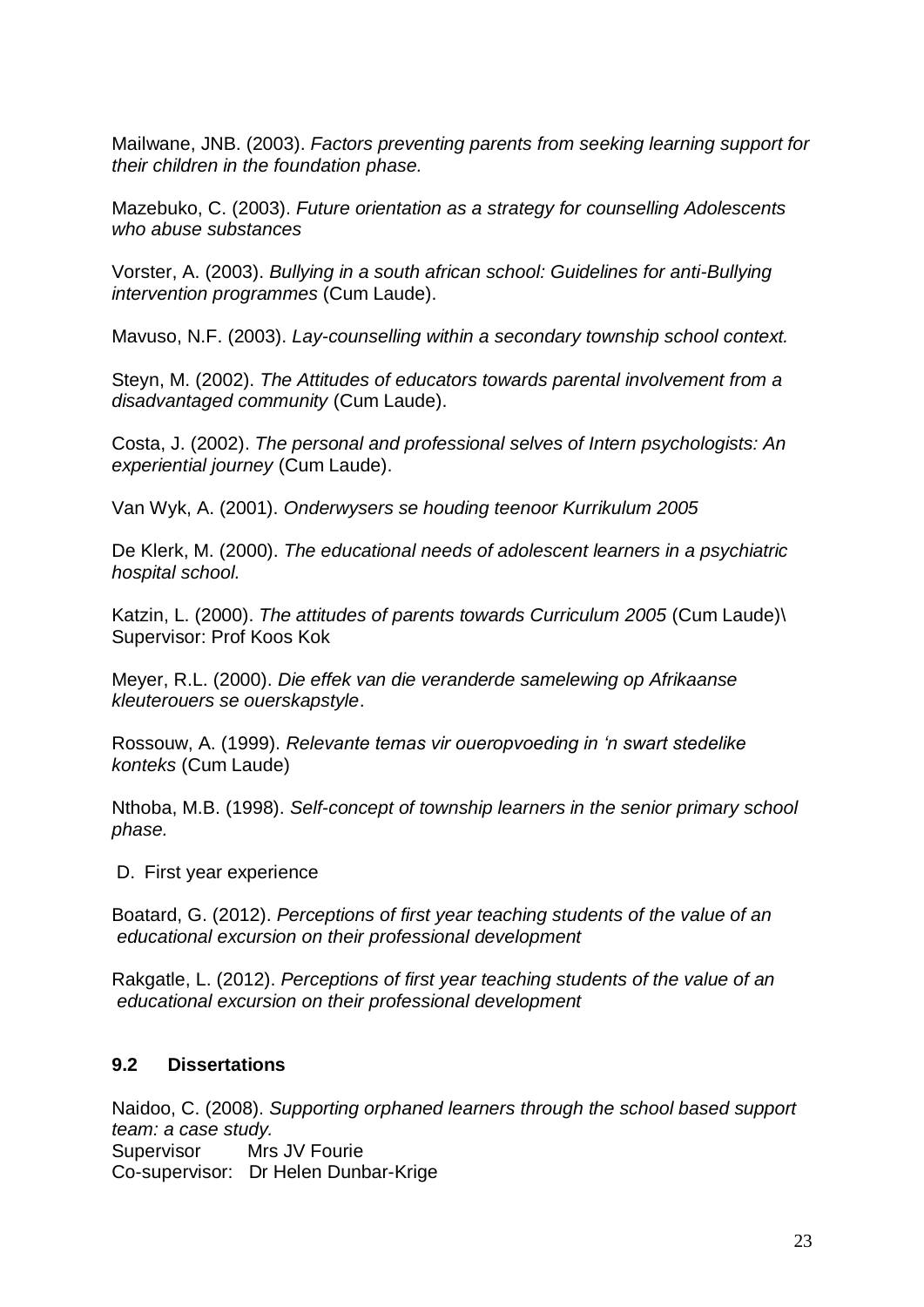Riswana Osman (2006). *Case study about unilateral hearing difficulties.* Supervisor: Dr H Dunbar-Krige

Blaauw, H.J. (2002): *Serebraal gestremdheid in Hoër Onderwys: 'n Autobiografiese Narratief.* Supervisor: Dr H Dunbar-Krige Co-supervisor. Prof S Gravett

## **9.3 Doctoral thesis**

Visagie, D. (2018).*The Professional Development of the School Sports Coordinators Teaching Foundation Phase Physical Education in the Royal Bafokeng Schools* Supervisor: Dr H Dunbar-Krige Co-supervisor: Prof C Roux.

Louw, N. (2018). *Creating support networks for adolescents from child headed households transiting from primary to secondary school* Supervisor: Dr H Dunbar-Krige Co-supervisor: Dr E Fritz

Resnick, K. (2017).*Programme development for parents with children with disabilities* Supervisor: Dr H Dunbar-Krige

Di Terlizzi, M. (2017). *A reading intervention programme for adolescents*  Supervisor: Dr H Dunbar-Krige

MacDonald, M. (2017) *The life experiences of children in middle childhood who continue to be bullied.* Supervisor: Dr H Dunbar-Krige Co-supervisor: Dr E Fritz

Van der Westhuizen, L. (2017). *Appreciative inquiry into good support strategies to enhance the acquisition of Cognitive Academic Language Proficiency (CALP) for grade 8 and 9 English second language learners* Supervisor: Dr H Dunbar-Krige

Mavuso. MF. (2014). *Learning support framework for supporting learners presenting with specific learning difficulties in the senior phase mainstream schools* Supervisor: Dr H Dunbar-Krige

Leatham, C. (2014). *An inquiry into gendered experiences of African adolescent girls from child-headed families within their educational and social contexts.* Supervisor: Prof Jace Pillay Co-supervisor: Dr H Dunbar-Krige

Wright, CE. (2013). *A narrative therapeutic journey exploring Hope with young people from the child-headed household* Co-supervisor: Prof G van der Westhuizen